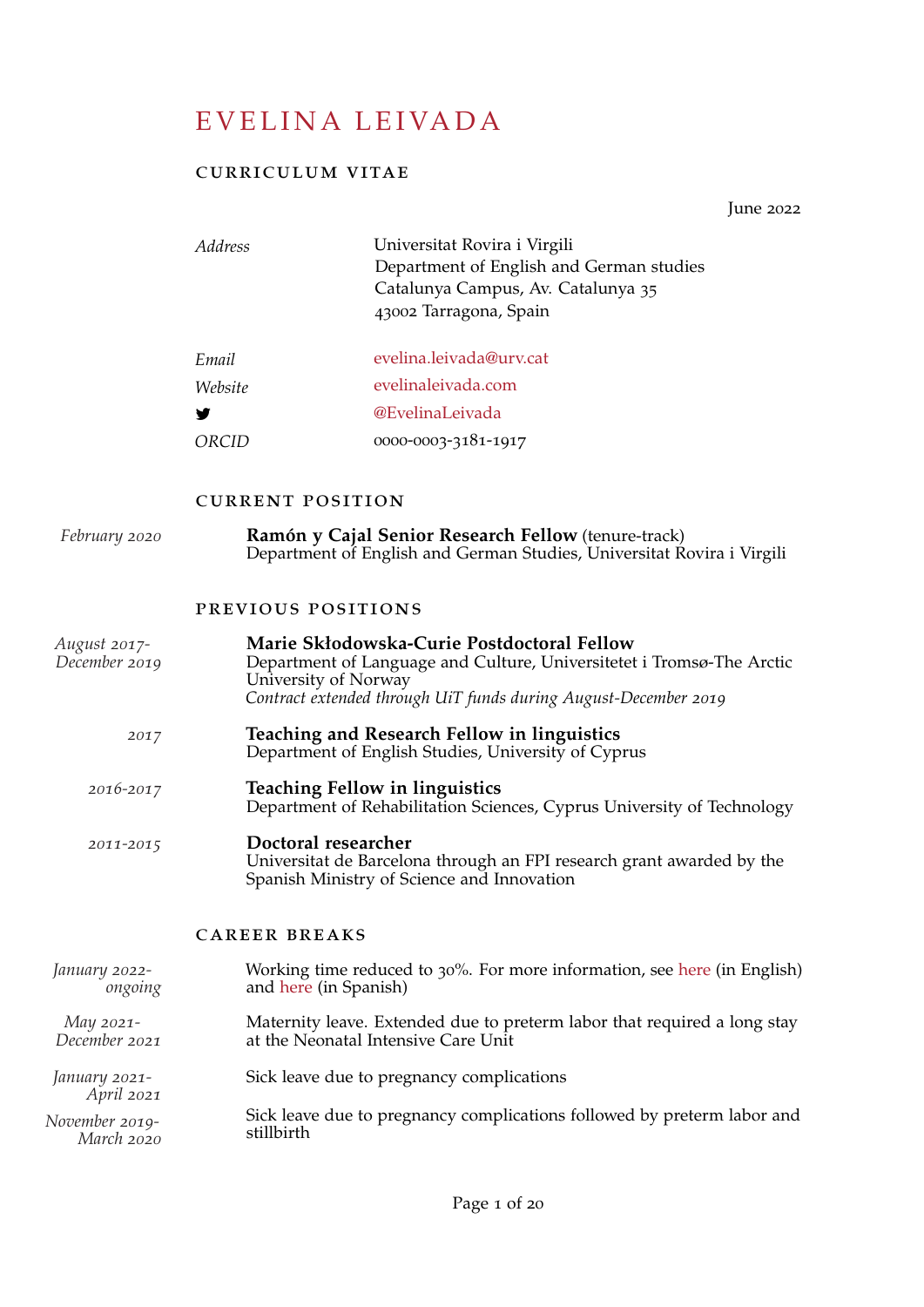#### research interests

Language variation, non-standard varieties, language acquisition in monolingual, bilingual, and bidialectal individuals, theoretical linguistics (syntax, morphology, pragmatics), typical and atypical development.

### education and training

| 2018 | Universitat de les Illes Balears<br>Mallorca Lectures on Neurolinguistics: Neural bases of language,<br>electroencephalography, eye-tracking                                                                                                                                               |
|------|--------------------------------------------------------------------------------------------------------------------------------------------------------------------------------------------------------------------------------------------------------------------------------------------|
| 2017 | Norwegian University of Science & Technology (NTNU), Norwegian Graduate<br>Researcher School in Linguistics and Philology<br>Training course 'From Scientist's Mind to the Journal: A Guided Tour<br>through the Implementation of Experimental Designs and Use of<br>Advanced Statistics' |
| 2016 | Cyprus University of Technology, Department of Rehabilitation Sciences<br>Intensive training course in Transcranial Magnetic Stimulation                                                                                                                                                   |
| 2015 | Universitat de Barcelona, Department of Linguistics<br>PhD in Cognitive Science and Language [qualification: Excellent Cum<br>Laude]                                                                                                                                                       |
| 2012 | Universitat de Barcelona, Universitat Autònoma de Barcelona, Universitat<br>Pompeu Fabra, Universitat de Girona & Universitat Rovira i Virgili,<br>Departments of Linguistics, Psychology & Philosophy<br>MA in Cognitive Science and Language [qualification: Excellent]                  |
| 2011 | University of Cyprus, Department of English Studies<br><b>BA</b> in English Language                                                                                                                                                                                                       |
| 2009 | University of Cologne<br>1st Summer School on Generative Studies in Second Language Acquisition                                                                                                                                                                                            |
| 2009 | Zentrum für allgemeine Sprachwissenschaft (ZAS), Berlin<br>COST Training School in Language Acquisition Methods                                                                                                                                                                            |
| 2008 | University of Edinburgh<br>Scottish Universities <sup>7</sup> International Summer School in creative writing                                                                                                                                                                              |
| 2005 | University of the Aegean, Department of Mediterranean Studies<br>BA in Mediterranean Studies, major: Linguistics                                                                                                                                                                           |
|      |                                                                                                                                                                                                                                                                                            |

### publications

### books & monographs

| In preparation | Kleanthes K. Grohmann & Evelina Leivada (eds.). The Cambridge Handbook<br>of Minimalism. Cambridge: Cambridge University Press. |
|----------------|---------------------------------------------------------------------------------------------------------------------------------|
| 2021           | Lluís Barceló-Coblijn & Evelina Leivada (eds.). Biolinguistic Research in                                                       |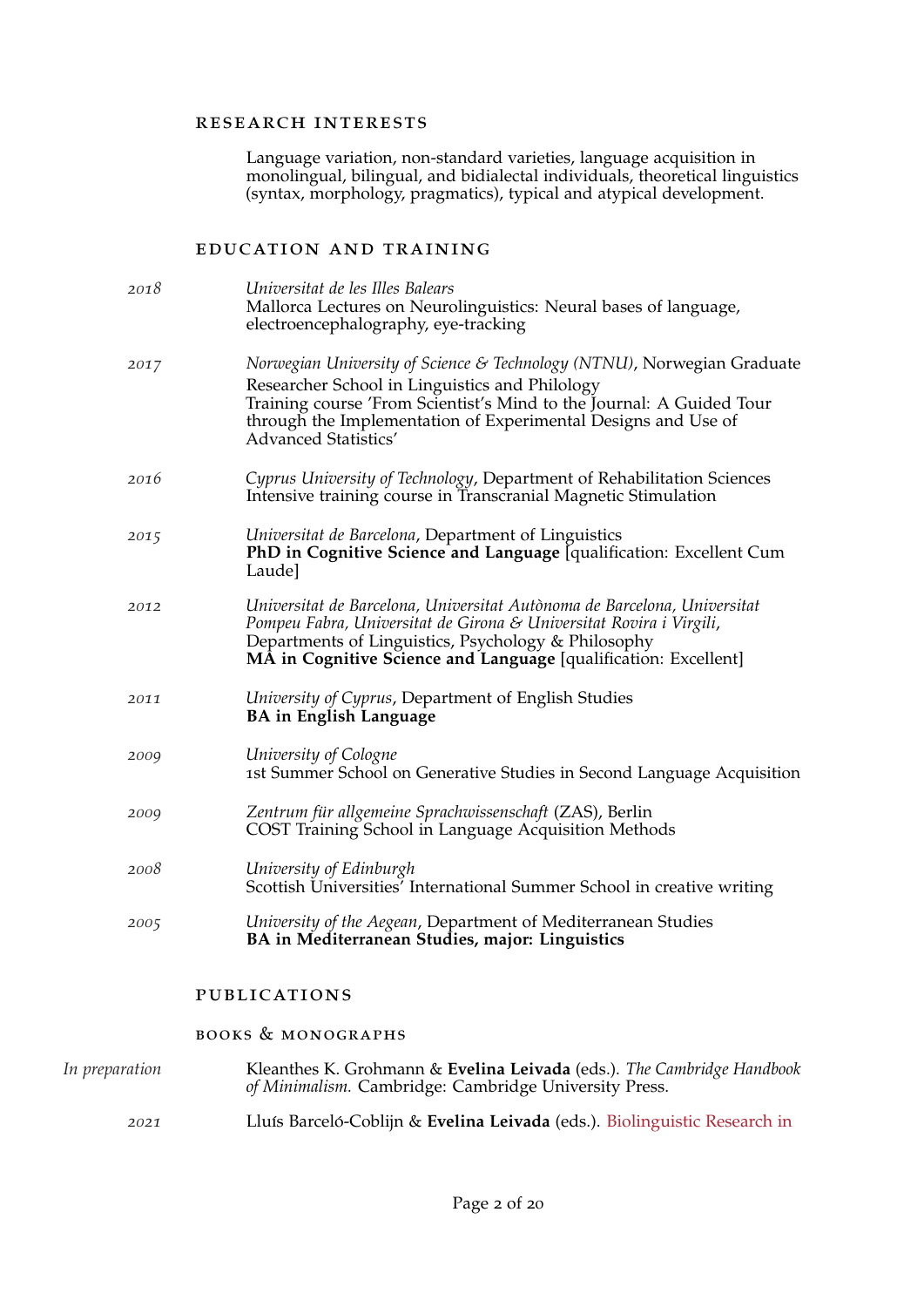| the 21st Century. Biolinguistics. |  |
|-----------------------------------|--|
|-----------------------------------|--|

- *2018* Kleanthes K. Grohmann, Maria Kambanaros & **Evelina Leivada** (eds.). [Developmental, modal, and pathological variation: Linguistic and](http://journal.frontiersin.org/researchtopic/5240/developmental-modal-and-pathological-variation-linguistic-and-cognitive-profiles-for-speakers-of-lin) [cognitive profiles for speakers of linguistically proximal languages and](http://journal.frontiersin.org/researchtopic/5240/developmental-modal-and-pathological-variation-linguistic-and-cognitive-profiles-for-speakers-of-lin) [varieties.](http://journal.frontiersin.org/researchtopic/5240/developmental-modal-and-pathological-variation-linguistic-and-cognitive-profiles-for-speakers-of-lin) *Frontiers in Psychology.*
- *2015* **Evelina Leivada.** [The nature and limits of variation across languages and](https://bit.ly/2t2z8Vq) [pathologies.](https://bit.ly/2t2z8Vq) Doctoral dissertation, Universitat de Barcelona.

### journal articles

| 2022 | Elliot Murphy & Evelina Leivada. A model for learning strings is not a<br>model of language learning. PNAS 119(23), e2201651119.                                                                                                       |
|------|----------------------------------------------------------------------------------------------------------------------------------------------------------------------------------------------------------------------------------------|
| 2022 | <b>Evelina Leivada &amp; Elliot Murphy. A demonstration of the</b><br>uncomputability of parametric models of language acquisition and a<br>biologically plausible alternative. Language Development Research 2(1),<br>$105 - 138.$    |
| 2022 | Evelina Leivada. Linguistics as science, language as mystery. Inference:<br>International Review of Science 6, 4.                                                                                                                      |
| 2021 | Evelina Leivada. The origins of music in (musi)language. Behavioral and<br>Brain Sciences 44, e104.                                                                                                                                    |
| 2021 | Evelina Leivada, Natalia Mitrofanova & Marit Westergaard. Bilinguals are<br>better than monolinguals in detecting manipulative discourse. PLoS ONE<br>16(9), e0256173.                                                                 |
| 2021 | Evelina Leivada & Elliot Murphy. Mind the (terminological) gap: Ten<br>ambiguous, polysemous, and misused terms in linguistics. Ampersand 8,<br>$1 - 9.$                                                                               |
| 2021 | <b>Evelina Leivada.</b> Mid-level generalizations of generative linguistics:<br>Experimental robustness, cognitive underpinnings and the<br>interdisciplinarity paradox. Zeitschrift für Sprachwissenschaft 39, 357-374.               |
| 2021 | Evelina Leivada & Lluís Barceló-Coblijn. Why don't languages<br>grammaticalize $[\pm$ poisonous]? Biolinguistics 14.SI, 51-58.                                                                                                         |
| 2021 | Kleanthes K. Grohmann, Maria Kambanaros, Evelina Leivada & Natalia<br>Pavlou. On 'free' grammatical variation in a mixed lect: Clitic placement<br>in Cypriot Greek. Zeitschrift für Sprachwissenschaft 39, 275-298.                   |
| 2020 | Evelina Leivada. Language processing at its trickiest: Grammatical<br>illusions and heuristics of judgment. Languages 5(3), 29.                                                                                                        |
| 2020 | Evelina Leivada, Marit Westergaard, Jon Andoni Duñabeitia & Jason<br>Rothman. On the phantom-like appearance of bilingualism effects on<br>neurocognition: (How) should we proceed? Bilingualism: Language &<br>Cognition 24, 197-210. |
| 2020 | Evelina Leivada & Marit Westergaard. Acceptable ungrammatical<br>sentences, unacceptable grammatical sentences, and the role of the<br>cognitive parser. Frontiers in Language Sciences 11, 364.                                       |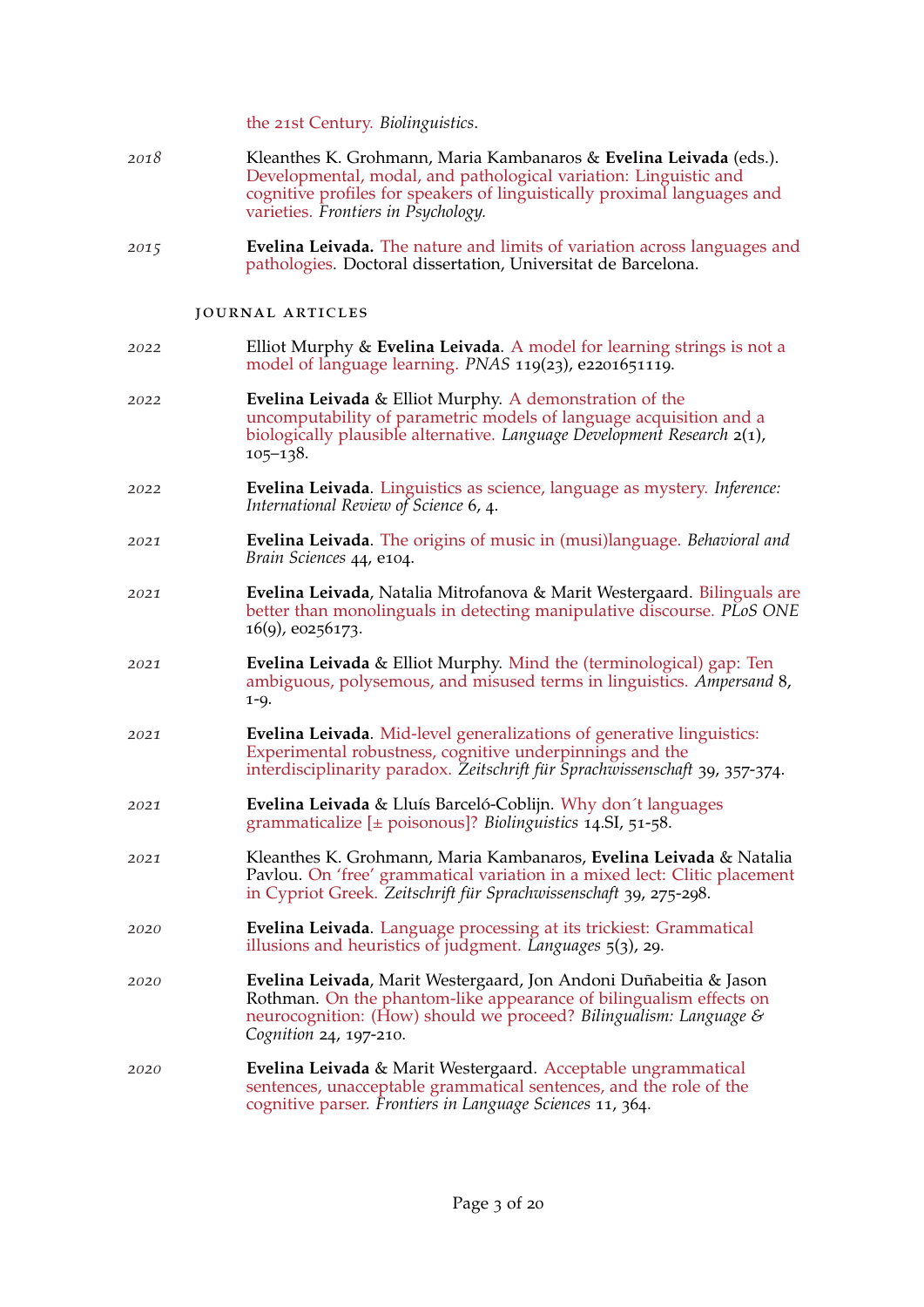| 2020 | Evelina Leivada. Misused terms in linguistics. Inference: International<br>Review of Science 5, 2. [pdf]<br>reply by Anna Maria Di Sciullo & response by me<br>reply by Juan Uriagereka & response by me<br>reply by Martin Haspelmath & response by me<br>reply by Kleanthes Grohmann & response by me<br>reply by Fahad Rashed Al-Mutairi & response by me<br>reply José-Luis Mendívil-Giró |
|------|-----------------------------------------------------------------------------------------------------------------------------------------------------------------------------------------------------------------------------------------------------------------------------------------------------------------------------------------------------------------------------------------------|
| 2019 | Evelina Leivada, Roberta D'Alessandro & Kleanthes K. Grohmann.<br>Eliciting big data from small, young or non-standard languages: 10<br>experimental challenges. Frontiers in Language Sciences 10, 313.                                                                                                                                                                                      |
| 2019 | Evelina Leivada & Marit Westergaard. Universal linguistic hierarchies are<br>not innately wired. Evidence from multiple adjectives. PeerJ 7, e7438.                                                                                                                                                                                                                                           |
| 2018 | Kleanthes K. Grohmann, Maria Kambanaros & Evelina Leivada.<br>Developmental, modal, and pathological variation (editorial article).<br>Frontiers in Psychology 9, 1804.                                                                                                                                                                                                                       |
| 2017 | Evelina Leivada. What's in (a) Label? Neural origins and behavioral<br>manifestations of Identity Avoidance in language and cognition.<br>Biolinguistics 11, 1-30.                                                                                                                                                                                                                            |
| 2017 | <b>Evelina Leivada.</b> The primitives of the lexicon: Insights from aspect in<br>idioms. Glossa: A Journal of General Linguistics $2(1)$ , 105.                                                                                                                                                                                                                                              |
| 2017 | Evelina Leivada, Maria Kambanaros & Kleanthes K. Grohmann. The<br>Locus Preservation Hypothesis: Shared linguistic profiles across<br>developmental disorders and the resilient part of the human language<br>faculty. Frontiers in Psychology 8, 1765.                                                                                                                                       |
| 2017 | Evelina Leivada, Elena Papadopoulou & Natalia Pavlou. Functionally<br>equivalent variants in a non-standard variety and their implications for<br>Universal Grammar: A spontaneous speech corpus. Frontiers in Language<br>Sciences 8, 1260.                                                                                                                                                  |
| 2017 | Evelina Leivada, Maria Kambanaros, Loukia Taxitari & Kleanthes K.<br>Grohmann. (Meta)linguistic abilities of bilectal educators. International<br>Journal of Bilingual Education and Bilingualism, 1003-1018.                                                                                                                                                                                 |
| 2017 | Evelina Leivada, Elena Papadopoulou, Maria Kambanaros & Kleanthes K.<br>Grohmann. The influence of bilectalism and non-standardization on the<br>perception of native grammatical variants. Frontiers in Psychology 8, 205.                                                                                                                                                                   |
| 2016 | Kleanthes K. Grohmann, Maria Kambanaros, Evelina Leivada & Charley<br>Rowe. A developmental approach to diglossia: Bilectalism on a gradient<br>scale to linguality. <i>Poznań Studies in Contemporary Linguistics</i> $52(4)$ , 629-662.                                                                                                                                                     |
| 2016 | <b>Evelina Leivada</b> . Vision, language, and a protective mechanism towards<br>psychosis. Neuroscience Letters 617, 178-181.                                                                                                                                                                                                                                                                |
| 2015 | <b>Evelina Leivada.</b> X-within-X structures and the nature of categories.<br>Biolinguistics 9, 50-73.                                                                                                                                                                                                                                                                                       |
| 2015 | <b>Evelina Leivada.</b> Aphasic grammar: Why are some parts (un)impaired?<br>Stem-, Spraak- en Taalpathologie 20(S01), 85-89.                                                                                                                                                                                                                                                                 |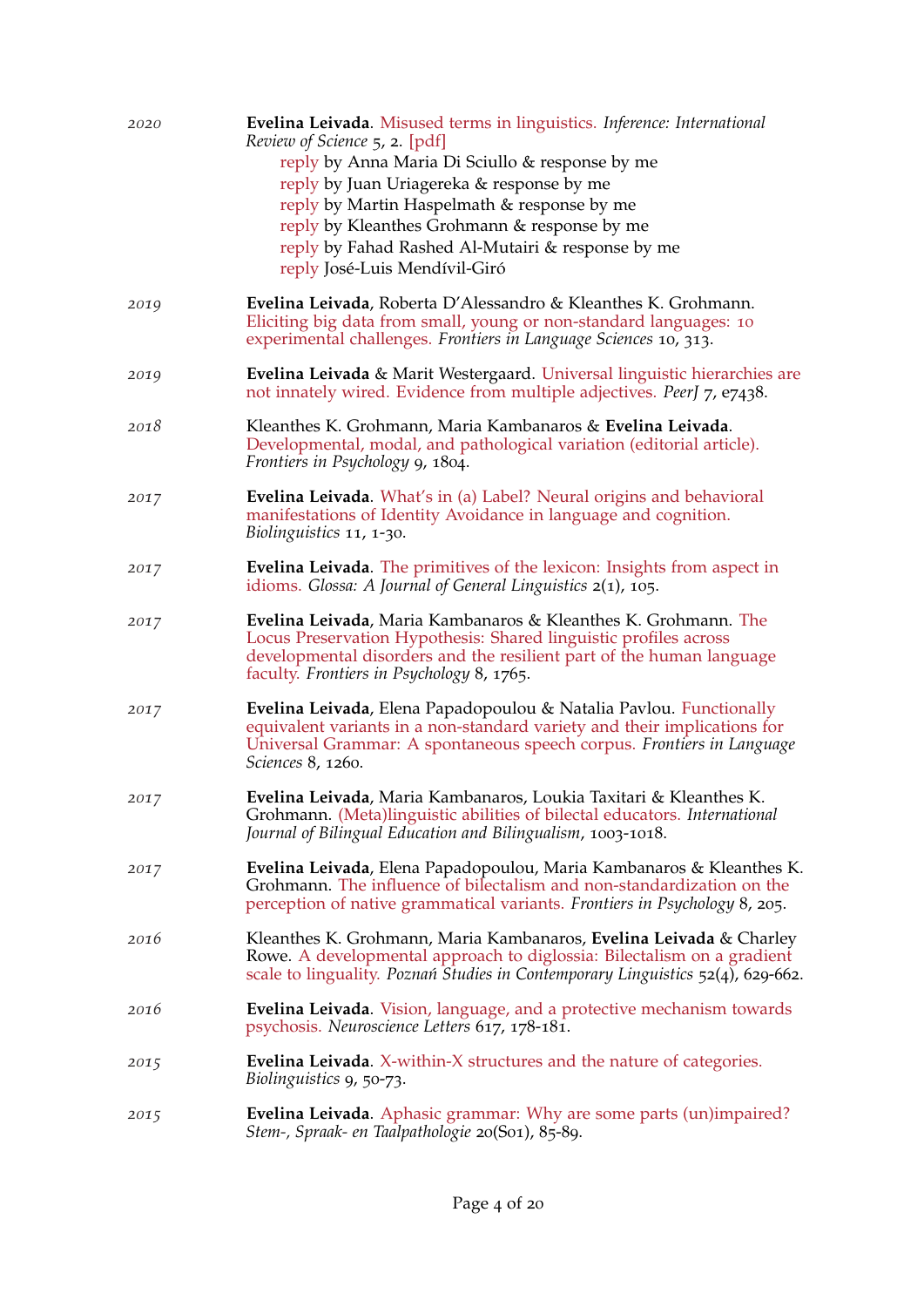| 2015 | Constantina Theofanopoulou, Pedro Tiago Martins, Javier Ramírez,<br>Elizabeth Zhang, Gonzalo Castillo, Edward Shi, Saleh Alamri, Anna<br>Martínez-Alvarez & Evelina Leivada. Neurological foundations of<br>language: Emerging perspectives. Llengua, Societat i Comunicació 13, 4-11. |
|------|----------------------------------------------------------------------------------------------------------------------------------------------------------------------------------------------------------------------------------------------------------------------------------------|
| 2014 | Evelina Leivada & Kleanthes K. Grohmann. Clitics in idioms: Properties<br>of morphosyntax and reference. Lingua 150, 45-70.                                                                                                                                                            |
| 2014 | Elena Papadopoulou, Evelina Leivada & Natalia Pavlou. Acceptability<br>judgments in bilectal populations: Competition, gradience and<br>socio-syntax. Linguistic Variation 14, 109-128.                                                                                                |
| 2014 | <b>Evelina Leivada.</b> From comparative languistics to comparative<br>(bio)linguistics: Reflections on variation. Biolinguistics $8, 53-66$ .                                                                                                                                         |
| 2014 | Evelina Leivada & Cedric Boeckx. Schizophrenia and cortical blindness:<br>Protective effects and implications for language. Frontiers in Human<br>Neuroscience 8, 940.                                                                                                                 |
| 2014 | Cedric Boeckx, Anna Martínez-Álvarez & Evelina Leivada. The functional<br>neuroanatomy of serial order in language. Journal of Neurolinguistics 32,<br>$1 - 15.$                                                                                                                       |
| 2014 | Cedric Boeckx & Evelina Leivada. On the particulars of Universal<br>Grammar: Implications for acquisition. Language Sciences 46, 189-198.                                                                                                                                              |
| 2013 | Cedric Boeckx, Anna Martínez-Álvarez & Evelina Leivada. On the<br>theoretical characterization of agrammatism: Resolving a paradox. Stem-,<br>Spraak- en Taalpathologie 18(So1), 22-24.                                                                                                |
| 2013 | Cedric Boeckx, Evelina Leivada & Pedro Tiago Martins. Language and<br>complexity considerations: A biolinguistic perspective. Llengua, Societat i<br>Comunicació 11, 20-26.                                                                                                            |
| 2013 | Cedric Boeckx & Evelina Leivada. Entangled parametric hierarchies:<br>Problems for an overspecified Universal Grammar. PLoS ONE 8(9), e72357.                                                                                                                                          |
|      | <b>REVIEWS</b>                                                                                                                                                                                                                                                                         |
| 2012 | Evelina Leivada & Ana M. Suárez. Lights and shadows in the evolution of<br>language. Biolinguistics $6(2)$ , $168-175$ .                                                                                                                                                               |
|      | PEER-REVIEWED BOOK CHAPTERS & CONFERENCE PROCEEDINGS                                                                                                                                                                                                                                   |

- *To appear* **Evelina Leivada** & Kleanthes K. Grohmann. *The Minimalist Program in the 2020s: Theory, Methodology, and the Road Ahead*. In Kleanthes K. Grohmann & Evelina Leivada (eds.), The Cambridge Handbook of Minimalism. Cambridge: Cambridge University Press.
	- *2021* Kleanthes K. Grohmann. Maria Kambanaros & **Evelina Leivada**. *The mirage of the "impaired passive" and the Locus Preservation Hypothesis*. In Kleanthes K. Grohmann, Akemi Matsuya & Eva-Maria Remberger (eds.), [Passives Cross-Linguistically: Theoretical and Experimental Approaches,](https://brill.com/view/title/57298) 419-434. Leiden: Brill.

### *2020* Kleanthes K. Grohmann & **Evelina Leivada**. *Reconciling linguistic theories*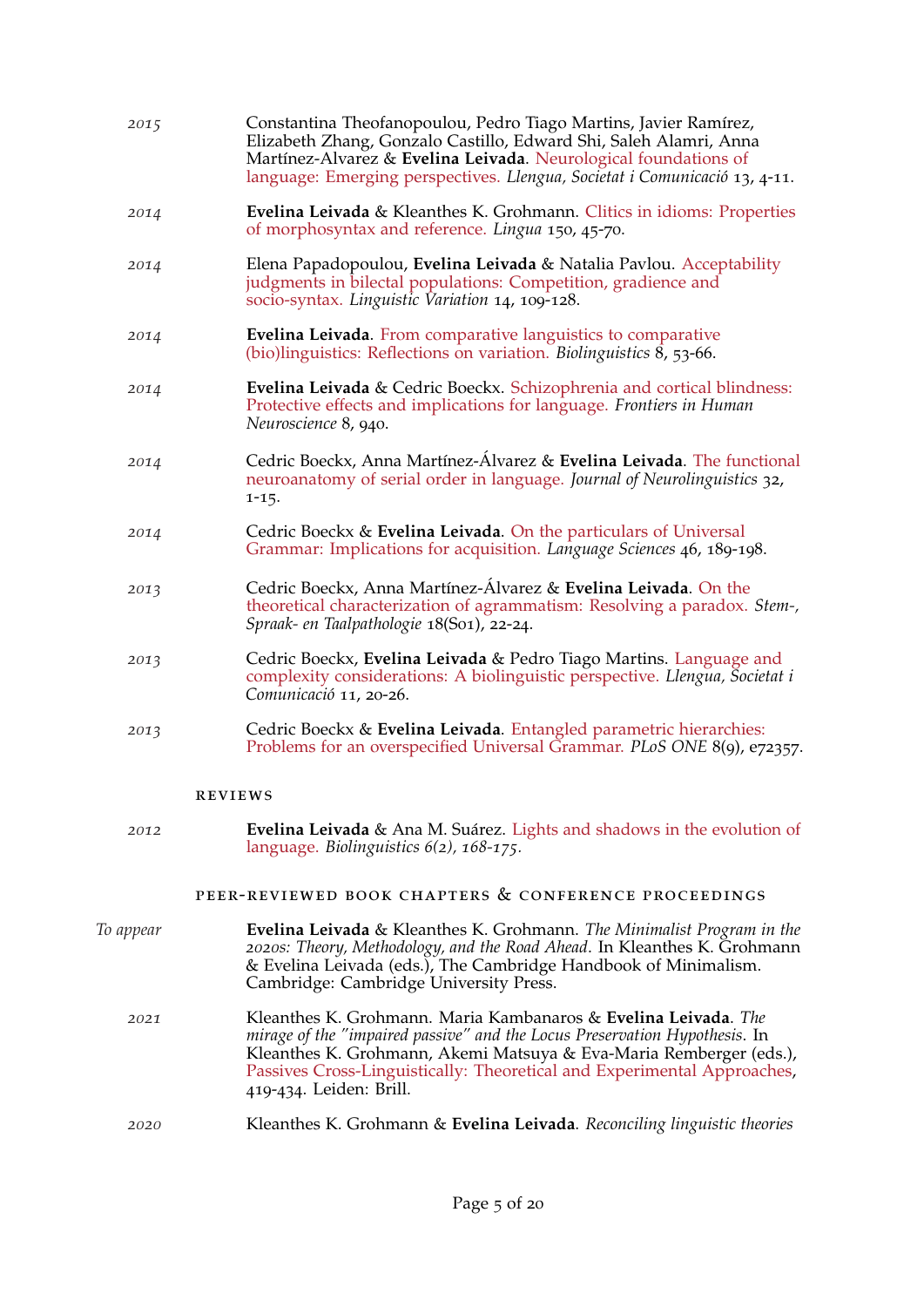|      | on comparative variation with an evolutionarily plausible language faculty. In<br>András Bárány, Theresa Biberauer, Jamie Douglas & Sten Vikner (eds.),<br>Syntactic Architecture and Its Consequences: Synchronic and Diachronic<br>Perspectives, Volume II: Between syntax and morphology, 25-42. Berlin:<br>Language Science Press. [pdf]                                                                                                                 |
|------|--------------------------------------------------------------------------------------------------------------------------------------------------------------------------------------------------------------------------------------------------------------------------------------------------------------------------------------------------------------------------------------------------------------------------------------------------------------|
| 2017 | Evelina Leivada & Kleanthes K. Grohmann. Language acquisition in bilectal<br>environments: Competing motivations, metalinguistic awareness, and the<br>Socio-Syntax of Development Hypothesis. In Gunther de Vogelaer & Matthias<br>Katerbow (eds.), Variation in Language Acquisition. Amsterdam: John<br>Benjamins.                                                                                                                                        |
| 2017 | Cedric Boeckx, Pedro Tiago Martins & Evelina Leivada. Biolinguistics. In<br>Adam Ledgeway & Ian Roberts (eds.), The Cambridge Handbook of<br>Historical Syntax. Cambridge: Cambridge University Press.                                                                                                                                                                                                                                                       |
| 2016 | Pedro Tiago Martins, Evelina Leivada, Lluís Barceló-Coblijn, Antonio<br>Benítez-Burraco & Cedric Boeckx. Biological pluralism in service of<br>biolinguistics. In Cedric Boeckx & Koji Fujita (eds.), Advances in<br>Biolinguistics: The Human Language Faculty and its Biological Basis.<br>London: Routledge.                                                                                                                                              |
| 2014 | Elena Papadopoulou, Evelina Leivada & Natalia Pavlou. Clitic placement<br>in Cypriot Greek: A matter of lexical and syntactic stimulation? In Kleanthes K.<br>Grohmann & Theoni Neokleous (eds.), Developments in the Acquisition of<br>Clitics. Newcastle-upon-Type: Cambridge Scholars Publishing.                                                                                                                                                         |
| 2013 | Natalia Pavlou, Evelina Leivada & Elena Papadopoulou. The Cypriot embu<br>and cleft sentences: An investigation of their (non)-exhaustive properties. In<br>Mark Janse, Brian D. Joseph, Angela Ralli & Metin Bagriacik (eds.),<br>Proceedings of the 5th International Conference of Modern Greek Dialects<br>and Linguistic Theory. Online Proceedings, Patras.                                                                                            |
| 2013 | Kleanthes K. Grohmann & Evelina Leivada. Lightverbhood in child language:<br>Evidence from Cypriot Greek. In Elma Blom, Josje Verhagen & Ineke van de<br>Craats (eds.), Dummy Auxiliaries in First and Second Language<br>Acquisition. Berlin: Mouton De Gruyter.                                                                                                                                                                                            |
| 2013 | <b>Evelina Leivada</b> , Elena Papadopoulou & Natalia Pavlou. The gray area of<br>acceptability judgments: Clefts and exhaustivity in Cypriot Greek. In<br>Kelechukwu E. Ihemere (ed.), Language Contact: A Multidimensional<br>Perspective. Newcastle-upon-Type: Cambridge Scholars Publishing. [not<br>available online, email me for a copy]                                                                                                              |
| 2012 | Kleanthes K. Grohmann & Evelina Leivada. Interface ingredients of dialect<br>design: Bi-X, Socio-Syntax of Development, and the grammar of Cypriot Greek.<br>In Anna Maria Di Sciullo (ed.), Towards a Biolinguistic Understanding of<br>Grammar. Amsterdam: John Benjamins.                                                                                                                                                                                 |
| 2012 | Kleanthes K. Grohmann, Eleni Theodorou, Natalia Pavlou, Evelina<br>Leivada, Elena Papadopoulou & Silvia Martínez-Ferreiro. The development<br>of object clitic placement in Cypriot Greek and the Romance connection. In<br>Sandrine Ferré, Philippe Prévost, Laurie Tuller & Rasha Zebib (eds.),<br>Selected Proceedings of the Romance Turn IV Workshop on the<br>Acquisition of Romance Languages. Newcastle-upon-Tyne: Cambridge<br>Scholars Publishing. |
| 2010 | <b>Evelina Leivada</b> , Paraskevi Mavroudi & Anna Epistithiou. Metalanguage or                                                                                                                                                                                                                                                                                                                                                                              |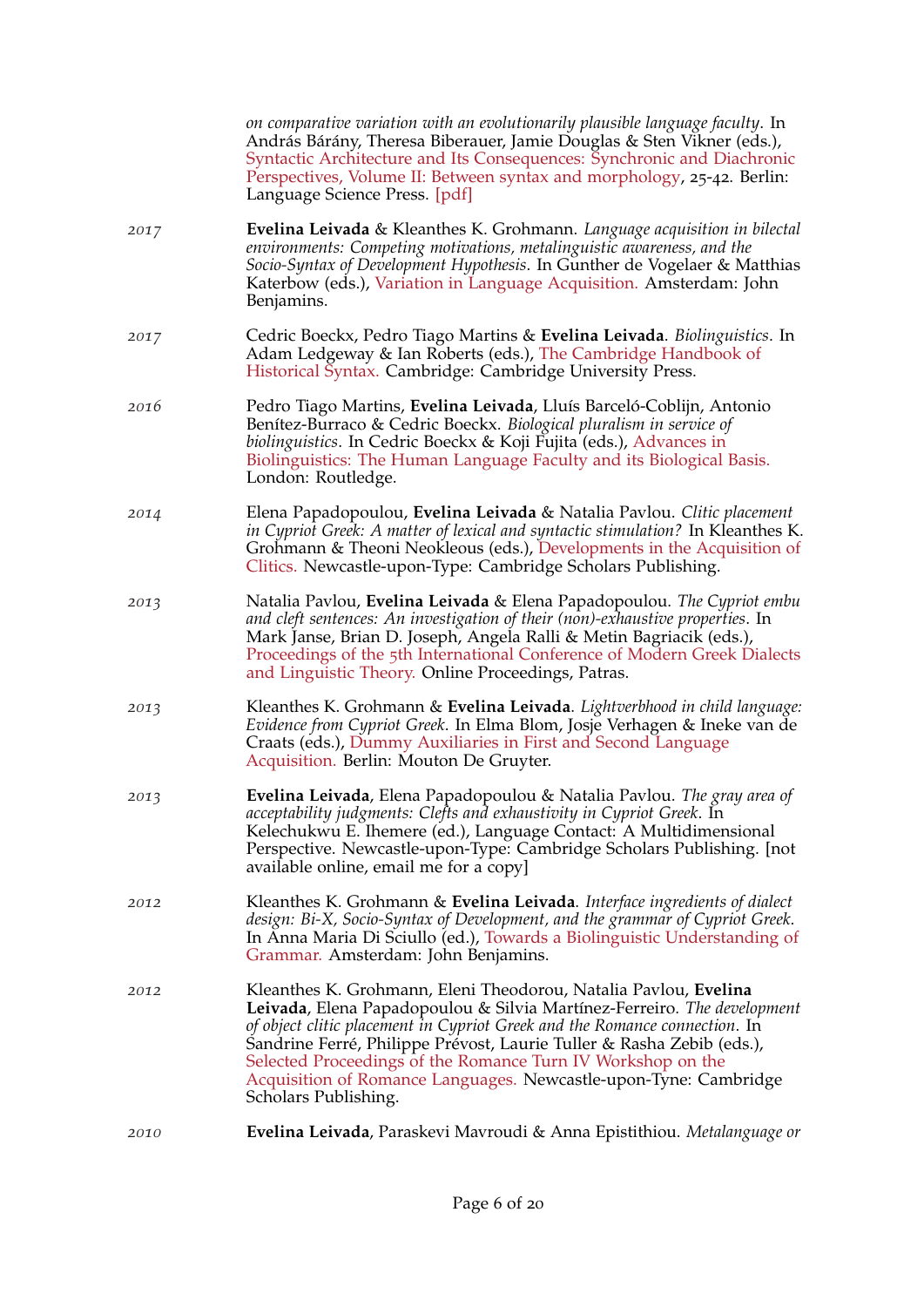*bidialectism? Acquisition of clitic placement by Hellenic Greeks, Greek Cypriots and binationals in the diglossic context of Cyprus*. [Proceedings of ISCA](https://www.isca-speech.org/archive/exling_2010/el10_097.html) [Tutorial and Research Workshop on Experimental Linguistics](https://www.isca-speech.org/archive/exling_2010/el10_097.html) 2010, August 2010, Athens, Greece. Athens: ISCA and the University of Athens.

*2010* Paraskevi Mavroudi, **Evelina Leivada** & Anna Epistithiou. *Acquisition of lightverbhood: Evidence from Cypriot Greek*. [Proceedings of ISCA Tutorial and](https://www.isca-speech.org/archive/exling_2010/papers/el10_113.pdf) [Research Workshop on Experimental Linguistics](https://www.isca-speech.org/archive/exling_2010/papers/el10_113.pdf) 2010, August 2010, Athens, Greece. Athens: ISCA and the University of Athens.

#### **DATASETS**

| 2021 | <b>Evelina Leivada.</b> Explaining the universality of adjective ordering<br>preferences as the outcome of three cognitive biases modulated by<br>statistical learning. Repositori Institucional, Universitat Rovira i Virgili. |
|------|---------------------------------------------------------------------------------------------------------------------------------------------------------------------------------------------------------------------------------|
| 2020 | <b>Evelina Leivada</b> , Natalia Mitrofanova & Marit Westergaard. Bilinguals are<br>better than monolinguals in detecting manipulative discourse. Repositori<br>Institucional, Universitat Rovira i Virgili.                    |
| 2019 | Evelina Leivada & Marit Westergaard. Universal linguistic hierarchies are<br>not innately wired. TROLLing, UiT The Arctic University of Norway.                                                                                 |

grants, awards & funded projects

*2021-2024* Universitat Rovira i Virgili & European Commission: Mart´ı i Franques` COFUND grant to hire a doctoral student. Hired researcher: Vittoria Dentella. *2021-2024* Universitat Rovira i Virgili & European Commission: Mart´ı i Franques` COFUND grant to hire a doctoral student. Hired researcher: Camilla Masullo. *2020-2025* Spanish Ministry of Science and Innovation: Ramon y Cajal Fellowship ´ (308,600 EUR). Ranked first in the category ´Mind, Language, and Thought´. *2020-2024* UiT-The Arctic University of Norway: Aurora Center grant 'Center for Language Acquisition, Variation & Attrition: The Dynamic Nature of Languages in the Mind' (PI: Marit Westergaard; 30,000,000 NOK). *2018-2020* [UiT-The Arctic University of Norway: Selected for the](https://uit.no/nyheter/artikkel?p_document_id=591325&p_dim=88205) [AURORA](https://uit.no/nyheter/artikkel?p_document_id=591325&p_dim=88205) [Outstanding Program,](https://uit.no/nyheter/artikkel?p_document_id=591325&p_dim=88205) which offers training to the most outstanding young researchers of every discipline on how to get competitive funding, acquire important management skills, and become future research leaders in their respective fields of study. *2018* European Union & UiT-The Arctic University of Norway: Erasmus+ Mobility Programme Funding for a research visit at the University of Reading (11,000 NOK). Grant declined due to scheduling conflicts. *2017* UiT-The Arctic University of Norway: Funding for organizing the 'Transdisciplinary Approaches to Language Variation' conference (100,000 NOK), Tromsø, Norway.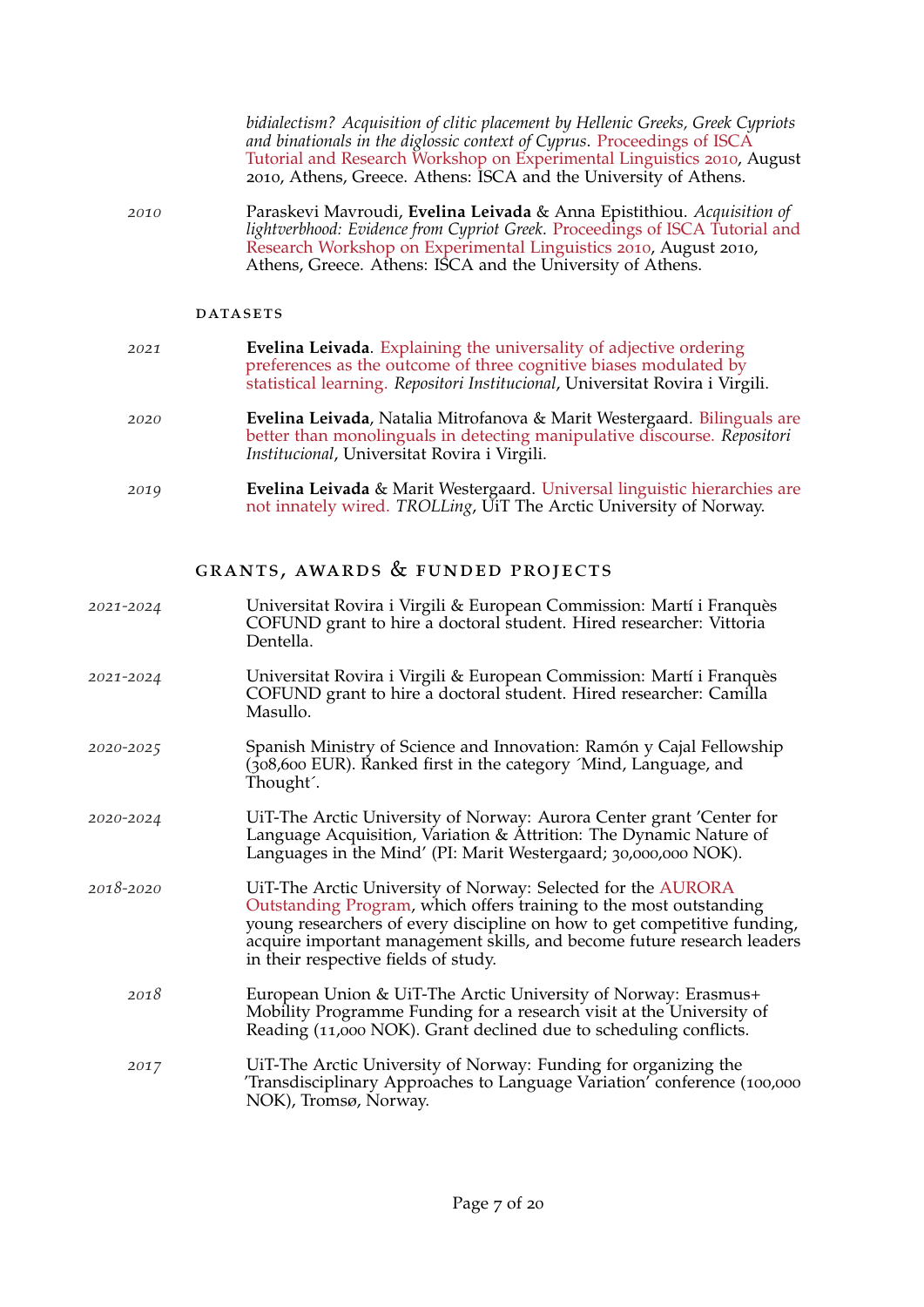| 2017-2019       | Horizon 2020 - Research and Innovation Framework Programme,<br>European Commission: Marie Sklodowska-Curie Individual Fellowship<br>(196,400 EUR) to join UiT-The Arctic University of Norway, Tromsø,<br>Norway.                                                                             |
|-----------------|-----------------------------------------------------------------------------------------------------------------------------------------------------------------------------------------------------------------------------------------------------------------------------------------------|
| April-July 2017 | University of Cyprus: Post-doctoral research grant associated to the<br>project 'A Cross-Linguistic Investigation of Acceptability Judgment<br>Variation', funded by the A. G. Leventis Foundation (15,000 EUR, PI:<br>Kleanthes Grohmann).                                                   |
| 2016            | UIT-The Arctic University of Norway: Grant for participating at the Arctic<br>MSCA-IF Symposium, Tromsø, Norway.                                                                                                                                                                              |
| 2013            | Best poster presentation award at the Language Sciences in the 21st<br>Century: The Interdisciplinary Challenge (session Diversity and<br>Universals), for 'Universals and Universal Grammar: A view from<br>variation', University of Cambridge, United Kingdom.                             |
| $2012 \& 2013$  | Cyprus State Scholarship Foundation: Scholarship of Excellence - First<br>place in the national competition.                                                                                                                                                                                  |
| 2011-2015       | Spanish Ministry of Science and Innovation: 4-year FPI grant for pursuing<br>doctoral studies (ca. 40,000 EUR). Related to MINECO I+D+i project 'A<br>New Biolinguistic Framework for Linguistic Variation', funded by the<br>Spanish Ministry of Science and Innovation (PI: Cedric Boeckx). |
| 2011            | University of Cyprus, Department of English Studies: First prize to the<br>graduating student with the highest grade point average.                                                                                                                                                           |
| 2010            | University of Cyprus, Department of English Studies: Grant for<br>participating in the ISCA Tutorial and Research Workshop on<br>Experimental Linguistics, University of Athens, Greece.                                                                                                      |
| 2009            | Short Term Scientific Mission awarded within COST Action ISo804<br>(European Union funds): Grant for visiting Universitat Autònoma de<br>Barcelona, Spain.                                                                                                                                    |
| 2009            | University of Cyprus, Department of English Studies: Grant for<br>participating in the 1st Summer School on Generative Studies in Second<br>Language Acquisition, University of Cologne, Germany.                                                                                             |
| 2009            | COST (European Union funds): Grant for participating in the COST<br>Training School in Language Acquisition Methods, Zentrum für<br>allgemeine Sprachwissenschaft, Berlin, Germany.                                                                                                           |
| 2008            | University of Cyprus, Department of English Studies: Grant for<br>participating in the Scottish Universities' International Summer School,<br>University of Edinburgh, United Kingdom.                                                                                                        |

## seminars & talks

[NB. In 2020 and 2021 I declined almost all invitations for talks due to pregnancy complications that required extensive hospitalization]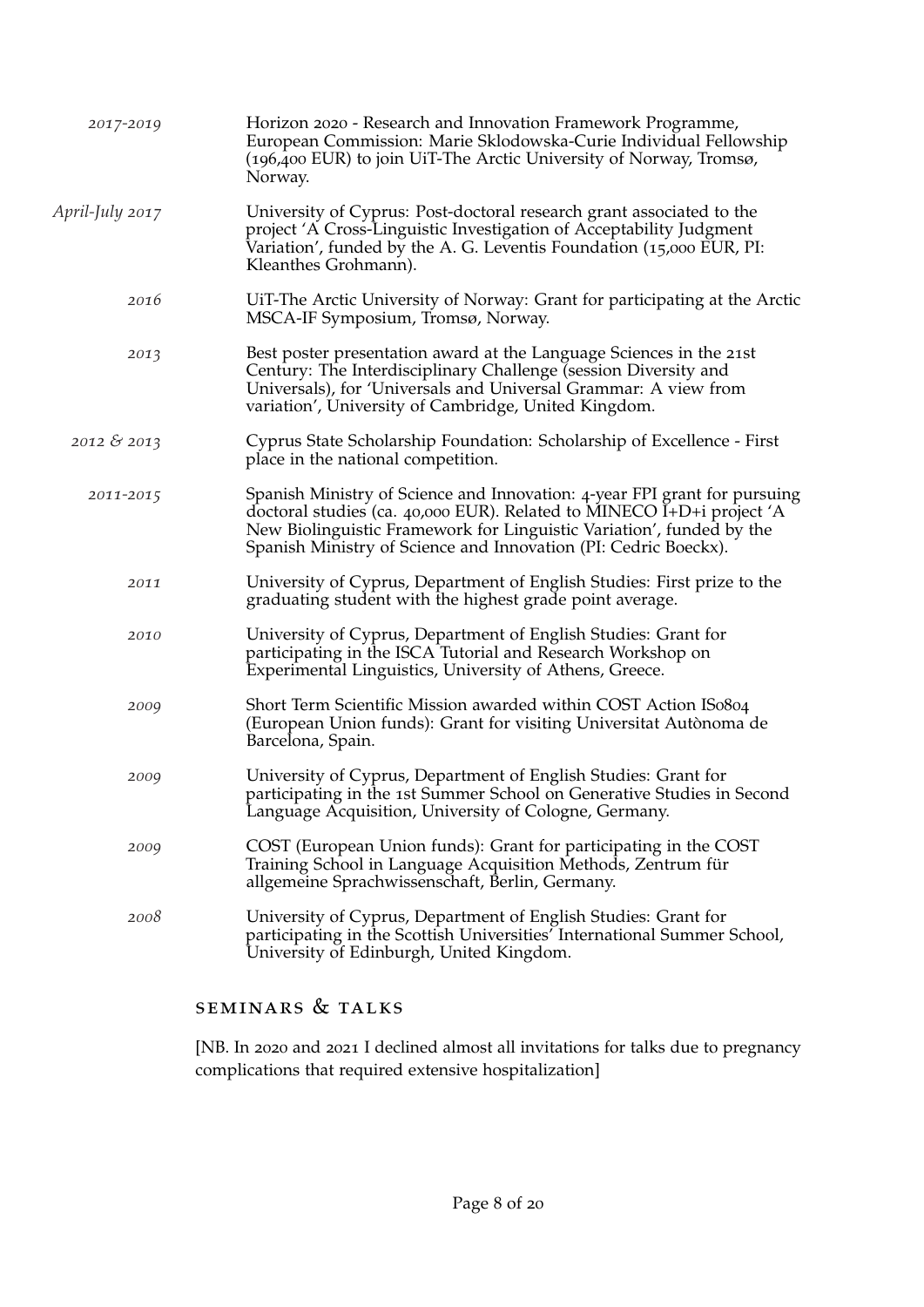#### invited

| 2022 | Evelina Leivada. Gender, motherhood, and academia. Workshop<br>"Intersectional Experiences in Academia", University of Oslo, Norway, 10<br>March.                                                                                                                                                      |
|------|--------------------------------------------------------------------------------------------------------------------------------------------------------------------------------------------------------------------------------------------------------------------------------------------------------|
| 2021 | Evelina Leivada. Cognitive adaptations to bilingualism: Where, why,<br>and how. Seminar at the Grup de Lingüística Formal, Universitat Pompeu<br>Fabra, Barcelona, Spain, 9 December.                                                                                                                  |
| 2020 | Evelina Leivada, Natalia Mitrofanova & Marit Westergaard. Exploring<br>bilingual effects on cognition through grammatical illusions. CCCP<br>workshop Cross-Language Interplay in a Bilingual Mind, Institute for<br>Cognitive Neuroscience, Moscow, 10-11 December.                                   |
| 2019 | Evelina Leivada. Putting parametric variation to the test: On<br>computational and sociolinguistic considerations. Trends in Formal<br>Approaches to Variation, Queen Mary University of London, 9-12 September.                                                                                       |
| 2019 | Evelina Leivada. Where do adjective ordering restrictions come from?<br>Seminar at the Centre for Theoretical Linguistics (CLT), Universitat<br>Autònoma de Barcelona, Spain, 24 May.                                                                                                                  |
| 2019 | Evelina Leivada. Applying for a Marie Skłodowska-Curie Fellowship:<br>The Do's and Dont's. Seminar at the Department of Cultures and<br>Civilizations, Università degli Studi di Verona, Italy, 7 May.                                                                                                 |
| 2019 | Evelina Leivada. An experimental approach to the rigidity of adjective<br>ordering restrictions. 2nd International Cyprus Undergraduate Linguistics<br>Conference, University of Cyprus, 16-17 February.                                                                                               |
| 2019 | Evelina Leivada. Variation in cognitive development: Deciphering the<br>bilingual advantage. Transdisciplinary Approaches to Language Variation 2,<br>Cyprus University of Technology & University of Cyprus, 15-16 February.                                                                          |
| 2019 | Evelina Leivada. Adjective ordering restrictions and the role of<br><b>Universal Grammar.</b> Seminar at the Grup de Lingüística Formal, Universitat<br>Pompeu Fabra, Barcelona, Spain, 10 January.                                                                                                    |
| 2018 | Evelina Leivada. Non-standard dialects and minority languages: Their<br>role in education and their input in cognitive development. Talk at the<br>Department of Primary and Secondary Teacher Education, Oslo Metropolitan<br>University, Norway, 5 March.                                            |
| 2018 | Evelina Leivada. The "dialect" design and its implications for Universal<br>Grammar. Seminar at the Centre for Theoretical Linguistics (CLT),<br>Universitat Autònoma de Barcelona, Spain, 12 January.                                                                                                 |
| 2017 | Evelina Leivada. Is it a verb or is it a noun? An exoskeletal approach to<br>categories and Identity Avoidance. Seminar at the AcqVA research group,<br>Norwegian University of Science and Technology, Trondheim, Norway, 21<br>November.                                                             |
| 2017 | Evelina Leivada. Marie Skłodowska-Curie Individual Fellowships:<br>Career prospects and the road to a successful application. Workshop<br>Transferrable Skills: Financial Mechanisms and Project Management, Oslo and<br>Akershus University College of Applied Sciences, Oslo, Norway, 1<br>November. |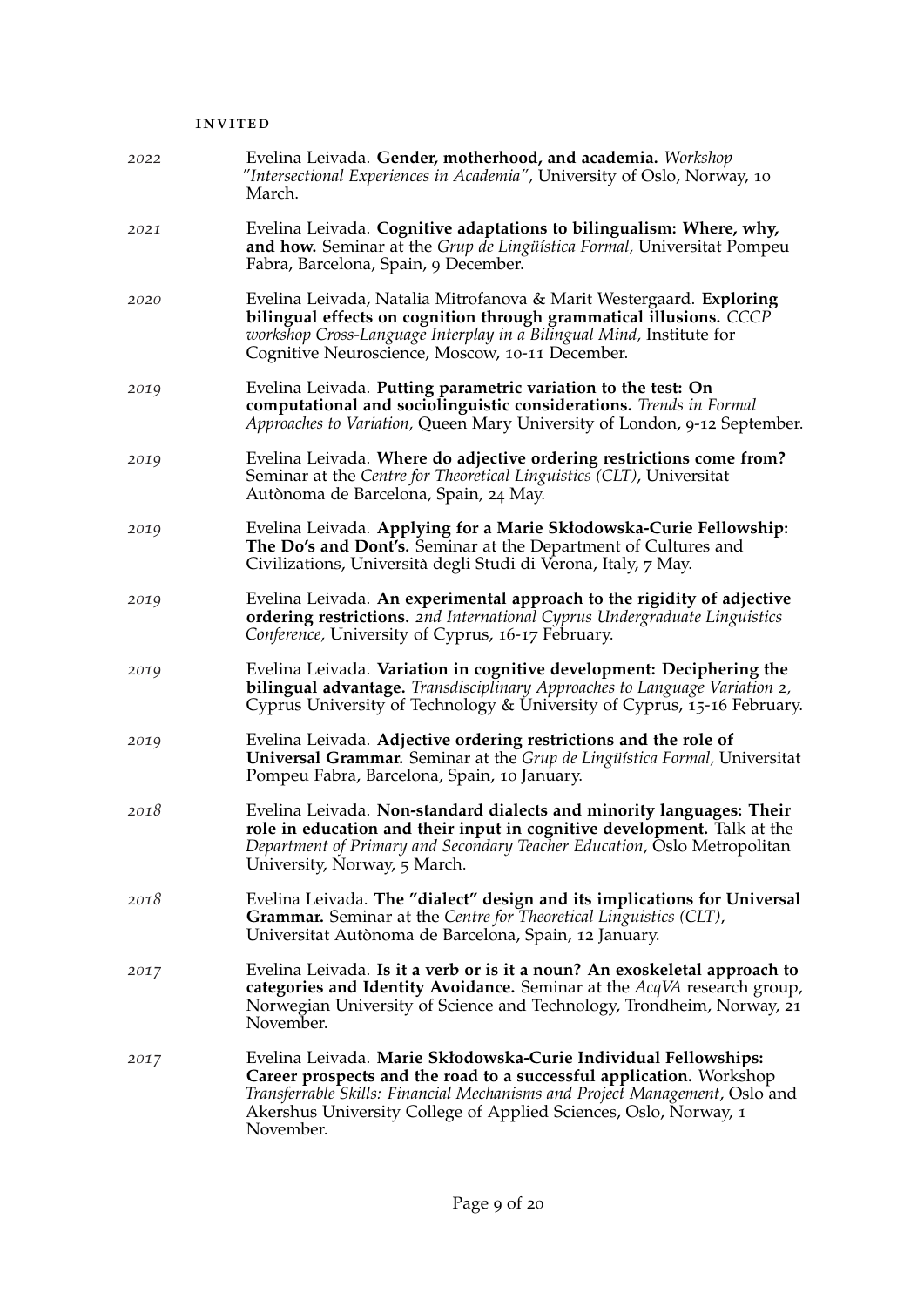| 2017          | Evelina Leivada. Gender (in)equality from a linguistic perspective.<br>Keynote talk at the EU-funded workshop Gender Equality in Cyprus,<br>University of Cyprus, 1 February.                                                                |
|---------------|----------------------------------------------------------------------------------------------------------------------------------------------------------------------------------------------------------------------------------------------|
| 2016          | Evelina Leivada. Research methods in linguistics: Understanding the<br>'dialect design' in neuro(a) typical individuals. Seminar at the $M\overline{A}$<br>program in Applied Linguistics, University of Central Lancashire, 10<br>November. |
| 2016          | Evelina Leivada. Approaching Label(s) from below. What's in a Label?<br>The Categorial Status of Functional Categories. Annesso Cartesiano, Arezzo,<br>Italy, 28 September-1 October.                                                        |
| 2016          | Natalia Pavlou, Elena Papadopoulou & Evelina Leivada. Code-mixing in<br>a non-standardized speech repertoire: A corpus study. Septemberfest,<br>University of Cyprus, 10 September.                                                          |
| 2016          | Evelina Leivada. A multi-levelled approach to variation. Talk at the<br>Department of Language and Linguistic Science, University of York, United<br>Kingdom, 22 June.                                                                       |
| 2016          | Evelina Leivada. Disentangling variation: Crosslinguistic investigations<br>of bilingualism and non-standardization. Seminar at the LAVA Group,<br>UiT - The Arctic University of Norway, Tromsø, Norway, 3 June.                            |
| 2015          | Evelina Leivada. Crosslinguistic variation: Minding the gap. Seminar at<br>the Grup de Lingüística Formal, Universitat Pompeu Fabra, Barcelona, Spain,<br>5 June.                                                                            |
| 2014          | Evelina Leivada. Revisiting parametric schemata and the three factors<br>in language design. Talk at the University of the Basque Country,<br>Vitoria-Gasteiz, Spain, 19 November.                                                           |
| 2014          | Evelina Leivada. Patterns of variation across linguistic and cognitive<br>phenotypes. Talk at the CNRS-IKER colloquium, Bayonne, France, 17<br>November.                                                                                     |
| 2014          | Evelina Leivada. Cognitive science and language: Student panel<br>discussant. Cognitive Science and Language workshop, Universitat de<br>Barcelona, Barcelona, Spain, 30 June.                                                               |
| 2013          | Evelina Leivada. The limits of variation across languages and<br>pathologies. Comparative Biolinguistics: An Exploratory Workshop,<br>Universitat de Barcelona, Barcelona, Spain, 28-29 November.                                            |
| 2012          | Evelina Leivada. The primitives of Universal Grammar: Program<br>analysis of parametric dependencies. ICREA International Symposium on<br>Biolinguistics, Universitat de Barcelona, Barcelona, Spain, 1-3 October<br>[poster].               |
|               | CONFERENCE/WORKSHOP PRESENTATIONS (PEER-REVIEWED)                                                                                                                                                                                            |
| Upcoming/2022 | Vittoria Dentella, Camilla Masullo & Evelina Leivada. On the distribution<br>of bilingual effects. Science of Aphasia 2022, Bordeaux, 12-15 September,<br>France.                                                                            |
| Upcoming/2022 | Natalia Mitrofanova, Evelina Leivada & Marit Westergaard.                                                                                                                                                                                    |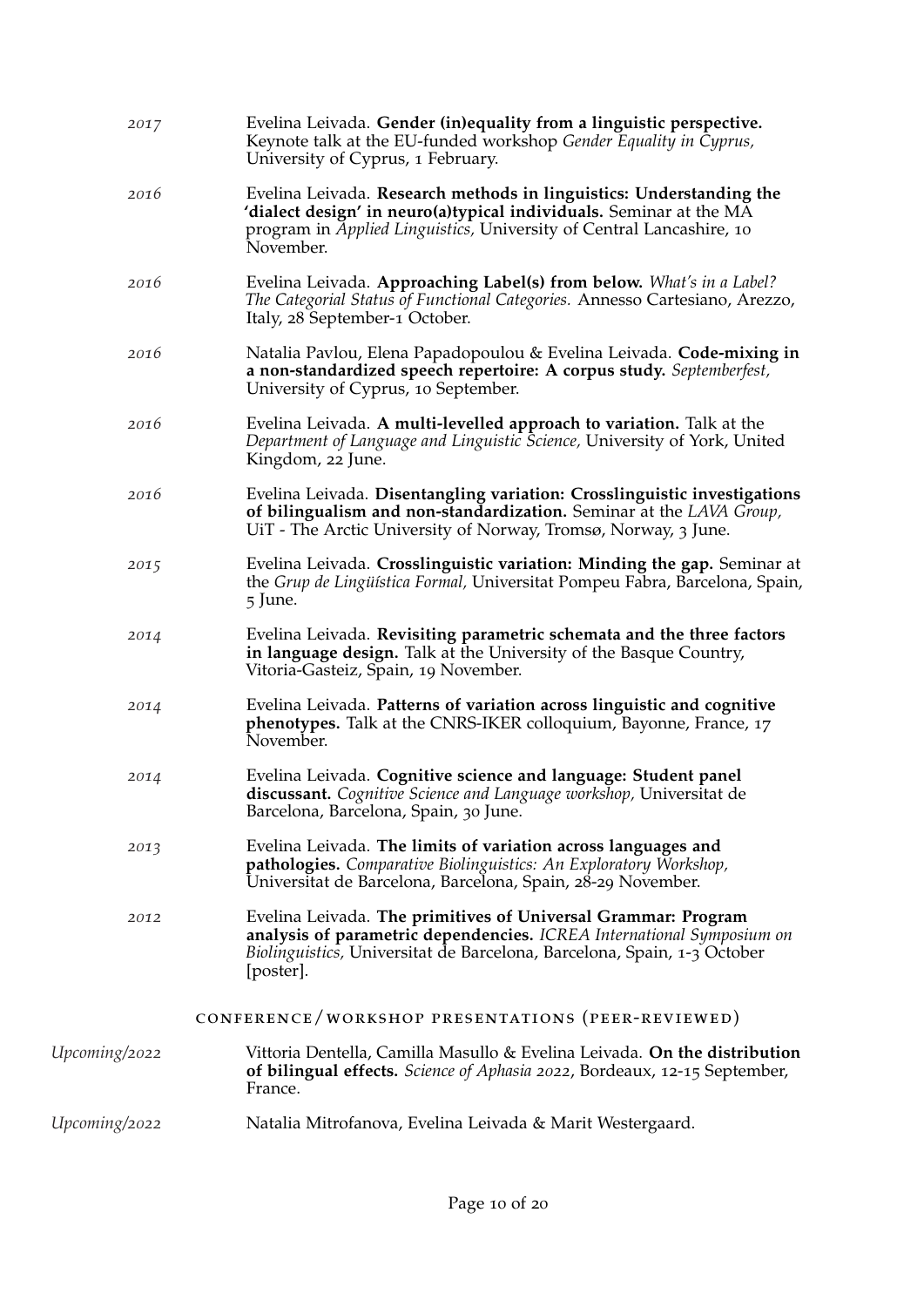|               | Crosslinguistic influence in L <sub>3</sub> acquisition: Evidence from artificial<br>language learning. L3 Workshop, King's College London, 22-23 October,<br>UK.                                                                                                                                                        |
|---------------|--------------------------------------------------------------------------------------------------------------------------------------------------------------------------------------------------------------------------------------------------------------------------------------------------------------------------|
| Upcoming/2022 | Vittoria Dentella, Camilla Masullo & Evelina Leivada. Bilingual<br>disadvantages checked against bilingual advantages: A PRISMA<br>review. EuroSLA31, Fribourg, 24-27 August, Switzerland.                                                                                                                               |
| 2022          | Natalia Mitrofanova, Evelina Leivada & Marit Westergaard.<br>Crosslinguistic influence in L3 acquisition: Evidence from artificial<br>language learning. Generative Approaches to Second Language Acquisition<br>(GASLA) 16, NTNU The Norwegian University of Science and Technology,<br>12-14 May, Norway.              |
| 2022          | Evelina Leivada, Natalia Mitrofanova & Marit Westergaard. Sources of<br>variation in fallibility to grammatical illusions. 11th International<br>Conference on Language Variation in Europe - ICLaVE 11, University of<br>Vienna, 11-14 April, Austria. [canceled participation due to reduced<br>working hours]         |
| 2022          | Vittoria Dentella, Camilla Masullo & Evelina Leivada. Bilingual<br>disadvantages and bilingual advantages compensate each other in a<br>trade-off pattern. International Symposium on Monolingual and Bilingual<br>Speech (ISMBS) 2022, University of Louisiana at Lafayette, 6-9 April, USA.                            |
| 2022          | Vittoria Dentella, Camilla Masullo & Evelina Leivada. On the distribution<br>of cognitive adaptations to bilingualism European Workshop on Cognitive<br>Neuropsychology, Bressanone, 25-28 January, Italy.                                                                                                               |
| 2021          | Vittoria Dentella, Camilla Masullo & Evelina Leivada. A bilingual<br>disadvantage is systematically compensated by a bilingual advantage:<br>A PRISMA review. New Approaches to Bilingualism and Multilingualism and<br>Language Learning/Teaching Conference (BiMuLT), University of Cyprus,<br>20-21 November, Cyprus. |
| 2019          | Evelina Leivada, Natalia Mitrofanova & Marit Westergaard. The impact of<br>bilingualism in processing cognitive illusions. Capturing and Quantifying<br>Individual Differences in Bilingualism workshop, UiT-The Arctic University of<br>Norway, 2-3 September, Tromsø.                                                  |
| 2019          | Evelina Leivada & Marit Westergaard. A bilingual advantage in the<br>processing of grammatical illusions. Experimental Psycholinguistics<br>Conference (EPC), Universitat de les Illes Balears, 26-28 June, Mallorca.                                                                                                    |
| 2019          | Antonio Fábregas & Evelina Leivada. PF-Identity, deletion, repetition<br>and the nature of variable processes. 29th Colloquium of Generative<br>Grammar, Universidad de Castilla-La Mancha, 22-24 May, Ciudad Real.                                                                                                      |
| 2019          | Kleanthes K. Grohmann, Maria Kambanaros, Evelina Leivada & Natalia<br>Pavlou. On 'free' clitic placement in production. 41st Annual Conference<br>of the German Linguistic Society, University of Bremen, 6-8 March, Bremen.                                                                                             |
| 2018          | Evelina Leivada & Marit Westergaard. Is there a universal hierarchy for<br>adjective ordering? Ao: The Adjective as a Lexical Category, University of<br>Cyprus & Bled Institute, 11-14 October, Bled.                                                                                                                   |
| 2018          | Evelina Leivada & Marit Westergaard. On the acceptability of<br>ungrammatical stimuli: What can grammatical illusions tell us about                                                                                                                                                                                      |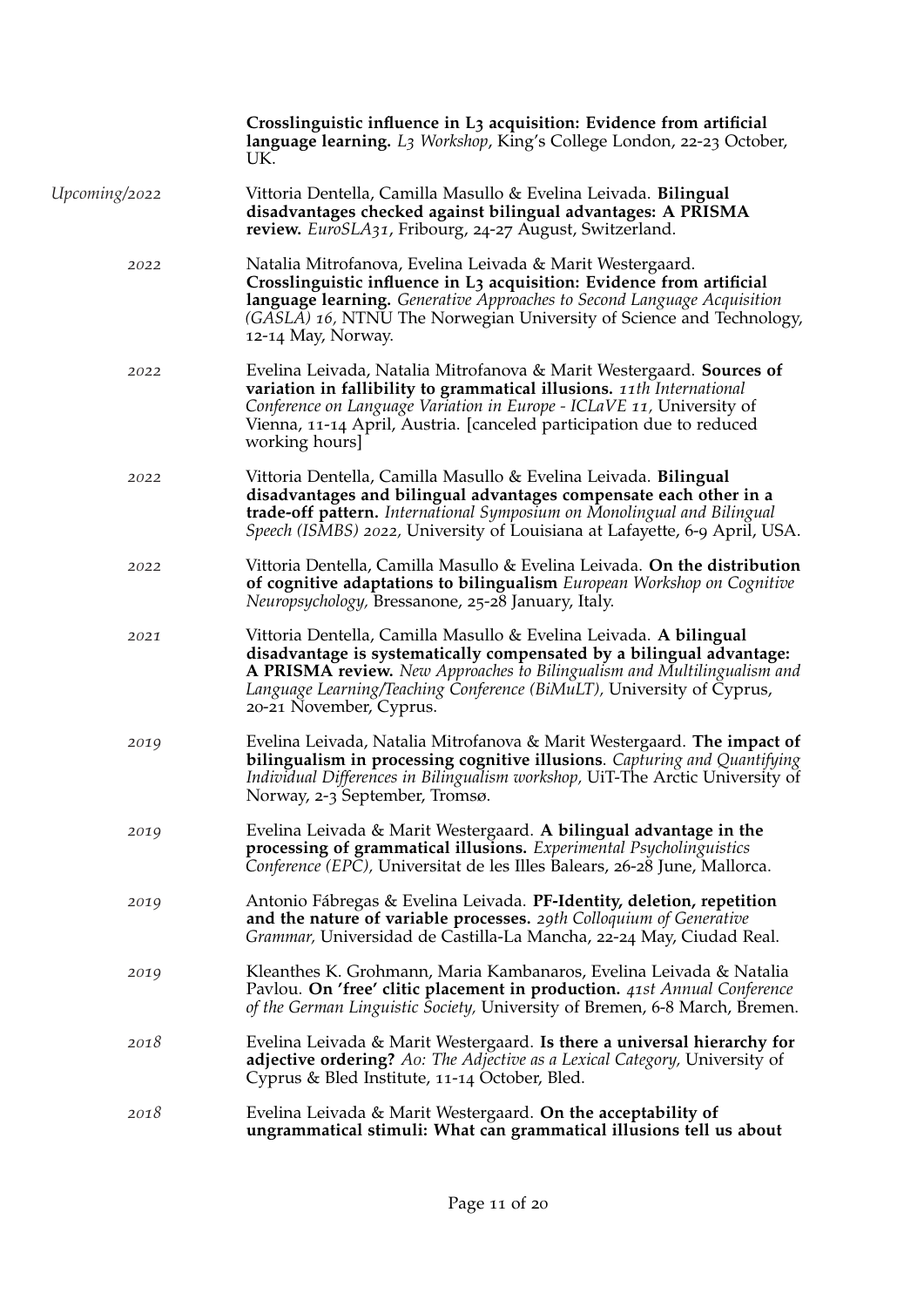|      | the bilingual advantage? Acceptability Judgments in Current Linguistic<br>Theory, Universitat Autónoma de Barcelona, 25-26 October, Barcelona.                                                                                                                                                             |
|------|------------------------------------------------------------------------------------------------------------------------------------------------------------------------------------------------------------------------------------------------------------------------------------------------------------|
| 2018 | Evelina Leivada. Identifying the bidialectal trajectory: Cognitive plus<br>and linguistic cost. Transdisciplinary Approaches to Language Variation,<br>UiT-The Arctic University of Norway, 19-20 April, Tromsø.                                                                                           |
| 2018 | Evelina Leivada. The benefits and costs of being bidialectal. Mallorca<br>Lectures on Neurolinguistics, Universitat de les Illes Balears, 14-15 June,<br>Ibiza.                                                                                                                                            |
| 2017 | Evelina Leivada. Seven factors in 'dialect' design. Structural and<br>Developmental Aspects of Bidialectalism, UiT-The Arctic University of<br>Norway, 25-26 October, Tromsø.                                                                                                                              |
| 2017 | Kleanthes K. Grohmann, Maria Kambanaros & Evelina Leivada.<br>Revisiting impaired passives under the Locus Preservation Hypothesis,<br>Passives: A Cross-Linguistic Workshop. University of Vienna, 16-17<br>September, Vienna.                                                                            |
| 2017 | Evelina Leivada, Natalia Pavlou & Elena Papadopoulou. Functionally<br>equivalent variants in spontaneous speech: Evidence from a<br>non-standard variety. 23rd International Symposium on Theoretical and<br>Applied Linguistics, Aristotle University of Thessaloniki, 31 March-2 April,<br>Thessaloniki. |
| 2016 | Evelina Leivada, Natalia Pavlou & Elena Papadopoulou. From competing<br>grammars to mixing grammars: A corpus study of bilectalism. 2016 UIC<br>Bilingualism Forum, University of Illinois at Chicago, 20-21 October,<br>Chicago.                                                                          |
| 2016 | Evelina Leivada, Maria Kambanaros & Kleanthes K. Grohmann. The<br>Universally Preserved Loci Hypothesis: Evidence from Greek. 6th<br>Conference on Language Disorders in Greek, Technological Educational<br>Institute of Western Greece, 3-4 June, Patras.                                                |
| 2015 | Evelina Leivada. Aphasic grammar: Why are some parts (un)impaired?.<br>16th International Science of Aphasia Conference, 17-22 September, Aveiro.<br>[poster]                                                                                                                                              |
| 2015 | Evelina Leivada. Delimiting language variation: A biolinguistic<br>perspective. Formal Approaches to Morphosyntactic Variation, The University<br>of the Basque Country. 24-25 June, Vitoria-Gasteiz.                                                                                                      |
| 2015 | Evelina Leivada. On causality and comorbidity: A view from the<br>'schizophrenia-blindness-language' triangle. Causality in the Language<br>Sciences, Max Planck Institute for Evolutionary Anthropology, 13-15 April,<br>Leipzig, Germany. [poster]                                                       |
| 2015 | Evelina Leivada. (Non-)Manifested patterns of variation across<br>linguistic and cognitive phenotypes. Biolinguistic Investigations on the<br>Language Faculty, Istituto Universitario di Studi Superiori, 26-28 January,<br>Pavia. [poster]                                                               |
| 2015 | Cedric Boeckx & Evelina Leivada. Parametric hierarchies and the three<br>factors in language design: A biolinguistic perspective. Biolinguistic<br>Investigations on the Language Faculty, Istituto Universitario di Studi<br>Superiori, 26-28 January, Pavia. [poster]                                    |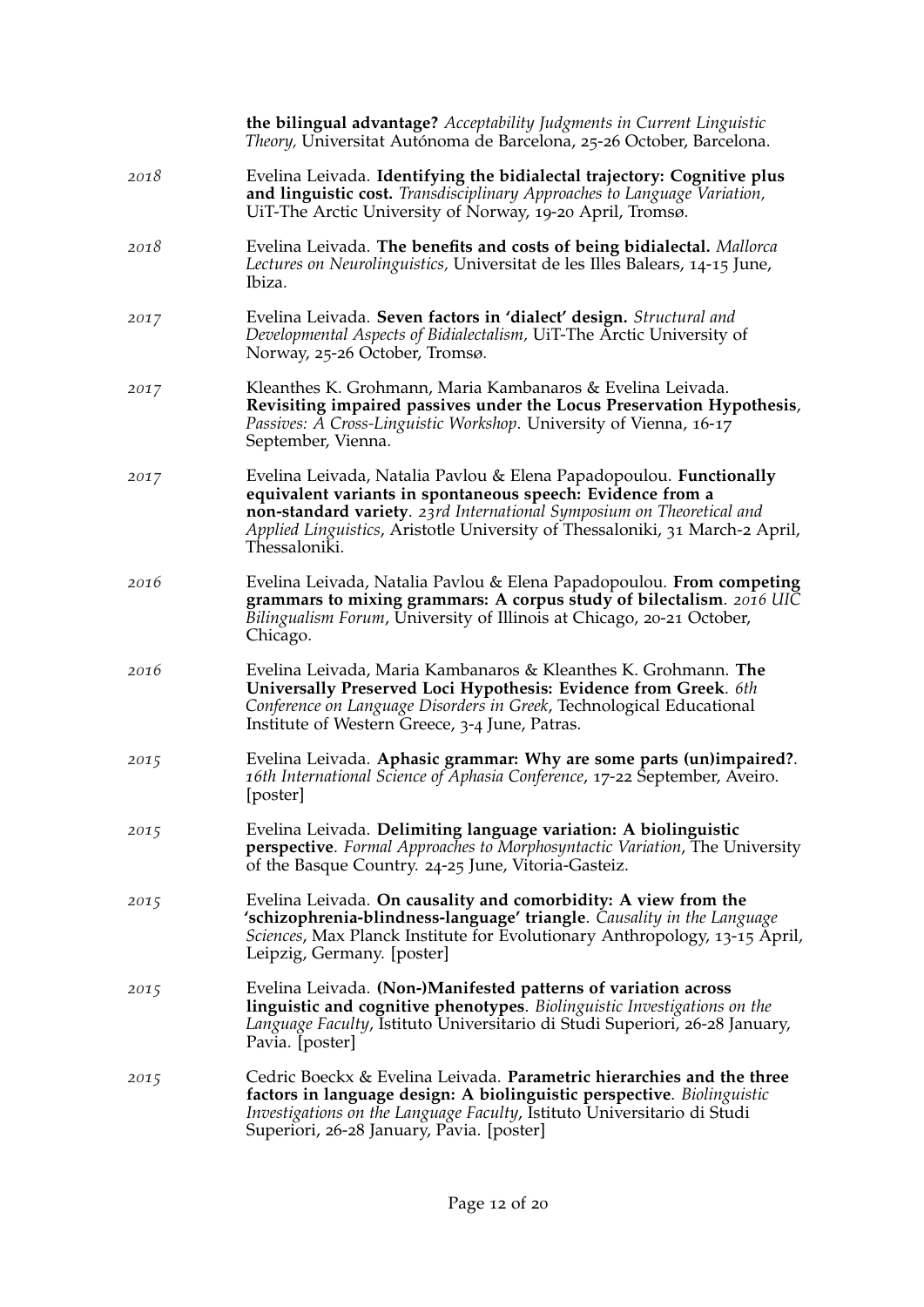| 2014 | Evelina Leivada, Pedro Tiago Martins & Cedric Boeckx. Biology and<br>environment in the evolution of language: Addressing the gap. 33rd<br>workshop on 'What Made Us Human? Biological and Cultural Evolution of<br>Homo sapiens', 14-19 October, the "Ettore Majorana" Foundation and<br>Centre for Scientific Culture, Sicily. |
|------|----------------------------------------------------------------------------------------------------------------------------------------------------------------------------------------------------------------------------------------------------------------------------------------------------------------------------------|
| 2014 | Cedric Boeckx & Evelina Leivada. The evolution of schizophrenia<br>spectrum disorders and language in Homo Sapiens. 33rd workshop on<br>'What Made Us Human? Biological and Cultural Evolution of Homo sapiens',<br>14-19 October, the "Ettore Majorana" Foundation and Centre for Scientific<br>Culture, Sicily.                |
| 2014 | Cedric Boeckx, Evelina Leivada, Pedro Tiago Martins & Antonio<br>Benítez-Burraco. From the language-ready brain to full-fledged<br>linguistic systems. 11th International Conference on General Linguistics -<br>Biological foundations of language, 21-23 May, University of Navarra.                                           |
| 2013 | Cedric Boeckx, Pedro Tiago Martins & Evelina Leivada Putting an end to<br>featuritis. Features in Phonology, Morphology, Syntax and Semantics: What<br>Are They?, 31 October-1 November, University of Tromsø.                                                                                                                   |
| 2013 | Cedric Boeckx, Joana Rosselló, Anna Martínez-Álvarez, Pedro Tiago<br>Martins & Evelina Leivada. The role of the environment in the evolution<br>of the language faculty. Language Sciences in the 21st Century: The<br>Interdisciplinary Challenge, 3-4 October, University of Cambridge. [poster]                               |
| 2013 | Cedric Boeckx, Joana Rosselló, Anna Martínez-Álvarez, Pedro Tiago<br>Martins & Evelina Leivada. The role of the environment in the evolution<br>of the language faculty. Language Sciences in the 21st Century: The<br>Interdisciplinary Challenge, 3-4 October, University of Cambridge. [poster]                               |
| 2013 | Pedro Tiago Martins & Evelina Leivada. An evolutionary perspective on<br>language and complexity. Language Sciences in the 21st Century: The<br>Interdisciplinary Challenge, 3-4 October, University of Cambridge. [poster]                                                                                                      |
| 2013 | Antonio Benítez-Burraco, Cedric Boeckx & Evelina Leivada. What's<br>universal about Universal Grammar? Deeper layers of variation.<br>Language Sciences in the 21st Century: The Interdisciplinary Challenge, 3-4<br>October, University of Cambridge. [poster]                                                                  |
| 2013 | Cedric Boeckx & Evelina Leivada. Universals and Universal Grammar: A<br>view from variation. Language Sciences in the 21st Century: The<br>Interdisciplinary Challenge, 3-4 October, University of Cambridge. [poster]                                                                                                           |
| 2013 | Evelina Leivada, Cedric Boeckx, Joana Rosselló, Pedro Tiago Martins &<br>Anna Martínez-Alvarez. The evolution of the language faculty: Why the<br>environment was key. ESHE - 3rd Annual Meeting, 20-21 September,<br>Vienna. [poster]                                                                                           |
| 2013 | Pedro Tiago Martins & Evelina Leivada. Language and the evolution of<br>complexity. ESHE - 3rd Annual Meeting, 20-21 September, Vienna. [poster]                                                                                                                                                                                 |
| 2013 | Cedric Boeckx, Anna Martínez-Álvarez & Evelina Leivada. On the<br>theoretical characterization of agrammatism: Resolving a paradox. $14$ th<br>International Science of Aphasia Conference, 20-25 September, Brussels.<br>[poster]                                                                                               |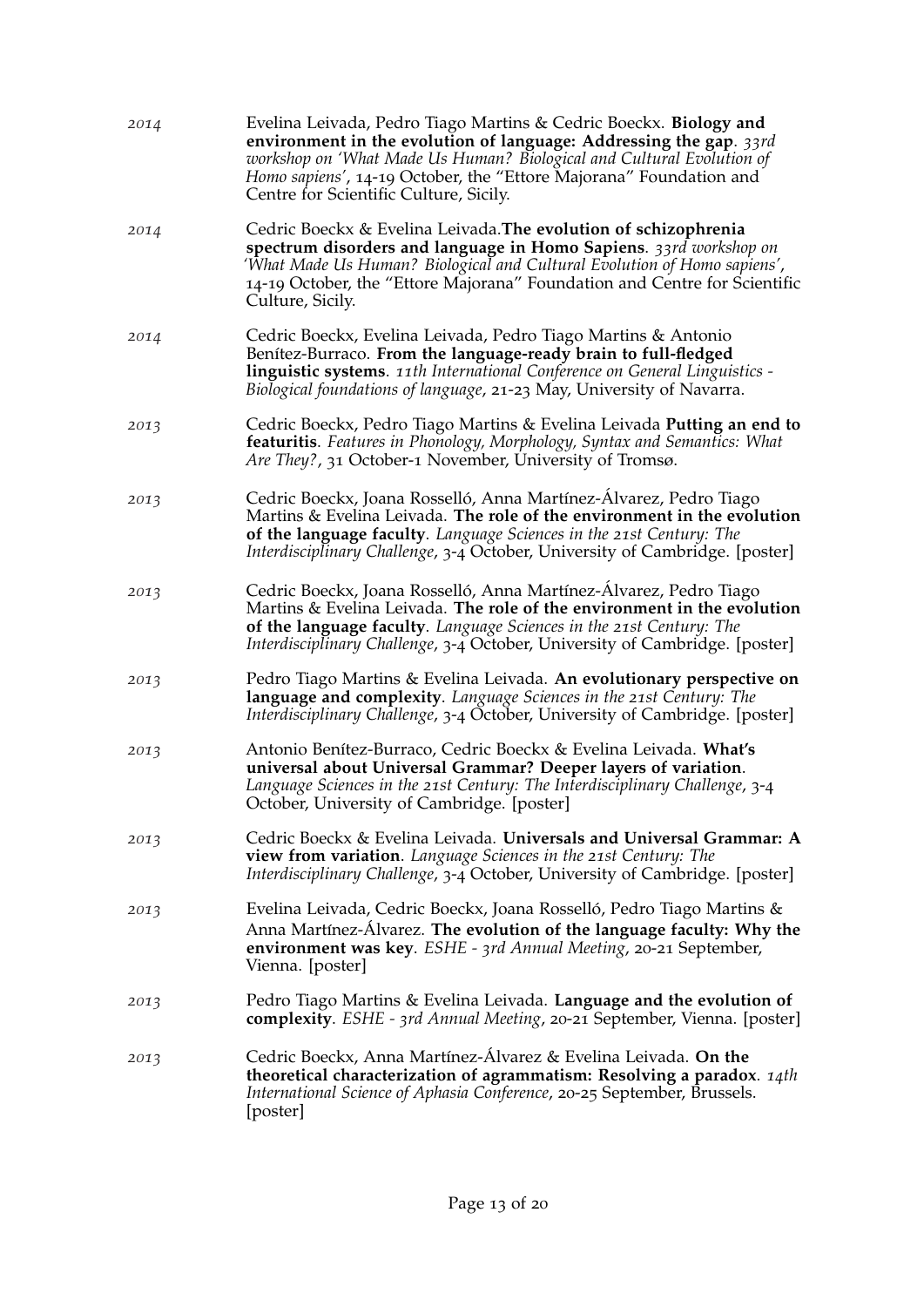| 2013 | Cedric Boeckx & Evelina Leivada. Language variation and the nature of<br><b>parametric dependencies</b> . Towards a Theory of Syntactic Variation, 5-7 June,<br>The University of the Basque Country, Bilbao.                                                                                                                                 |
|------|-----------------------------------------------------------------------------------------------------------------------------------------------------------------------------------------------------------------------------------------------------------------------------------------------------------------------------------------------|
| 2013 | Evelina Leivada & Cedric Boeckx. Towards a (non-syntactic) theory of<br><b>variation</b> . Towards a Theory of Syntactic Variation, 5-7 June, The University<br>of the Basque Country, Bilbao.                                                                                                                                                |
| 2013 | Evelina Leivada. Reciprocal causation, the triple helix, and what we can<br>learn from Evo-Devo about language genesis. International Conference on<br>Evolutionary Patterns: Horizontal and Vertical Transmission in Micro- and<br>Macroevolutionary Patterns of Biological and Sociocultural Evolution, 27-29<br>May, University of Lisbon. |
| 2013 | Cedric Boeckx, Evelina Leivada, Anna Martínez-Alvarez, Pedro Tiago<br>Martins & Joana Rosselló. On the need of a new concept: Syntactic<br>protolanguage. Ways to Protolanguage 3, 25-26 May, Philological School of<br>Higher Education in Wroclaw.                                                                                          |
| 2013 | Evelina Leivada & Pedro Tiago Martins. (Biolinguistic) primitives lost in<br>translation. GLOW 36: Workshop on Biolinguistics, 2 April, Lund University.<br>[poster]                                                                                                                                                                          |
| 2013 | Evelina Leivada. The emergent nature of parametric variation. GLOW<br>36: Workshop on Biolinguistics, 2 April, Lund University. [poster]                                                                                                                                                                                                      |
| 2012 | Cedric Boeckx, Anna Martínez-Álvarez & Evelina Leivada. Agrammatism,<br>cartography & tree pruning: Resolving a paradox. Three Factors and<br>Beyond $(\overline{3}FB)$ : The Socio-Syntax of $(A)$ typical Language Acquisition and<br>Development, 16-18 November, University of Cyprus.                                                    |
| 2012 | Elena Papadopoulou, Evelina Leivada & Natalia Pavlou. The gradient<br>nature of acceptability judgments in bilectal populations. Three Factors<br>and Beyond (3FB): The Socio-Syntax of (A)typical Language Acquisition and<br>Development, 16-18 November, University of Cyprus.                                                             |
| 2012 | Natalia Pavlou, Evelina Leivada & Elena Papadopoulou. The Cypriot<br>embu and cleft sentences: An investigation of their (non) exhaustive<br><b>properties.</b> 5th International Conference on Modern Greek Dialects & Linguistic<br>Theory, 20-22 September, Universiteit Gent. [poster]                                                    |
| 2012 | Elena Papadopoulou, Evelina Leivada & Natalia Pavlou. Clitic placement<br>in Cypriot Greek: A matter of lexical and syntactic stimulation?.<br>CYCLIA Workshop on the Acquisition of Clitics, 25-26 May, University of<br>Cyprus.                                                                                                             |
| 2012 | Elena Papadopoulou, Natalia Pavlou, Evelina Leivada & Kleanthes K.<br>Grohmann. Acceptability judgments in bi-x populations: Clefts and<br>exhaustivity in Cypriot Greek. Bilingual and Multilingual Interaction, 30<br>March-1 April, Bangor University.                                                                                     |
| 2012 | Evelina Leivada, Maria Kambanaros & Kleanthes K. Grohmann.<br>Evaluating teachers' grammatical competence in dialect and standard<br>language. Bilingual and Multilingual Interaction, 30 March-1 April, Bangor<br>University.                                                                                                                |
| 2011 | Evelina Leivada, Elena Papadopoulou & Natalia Pavlou. It is 'loss' that                                                                                                                                                                                                                                                                       |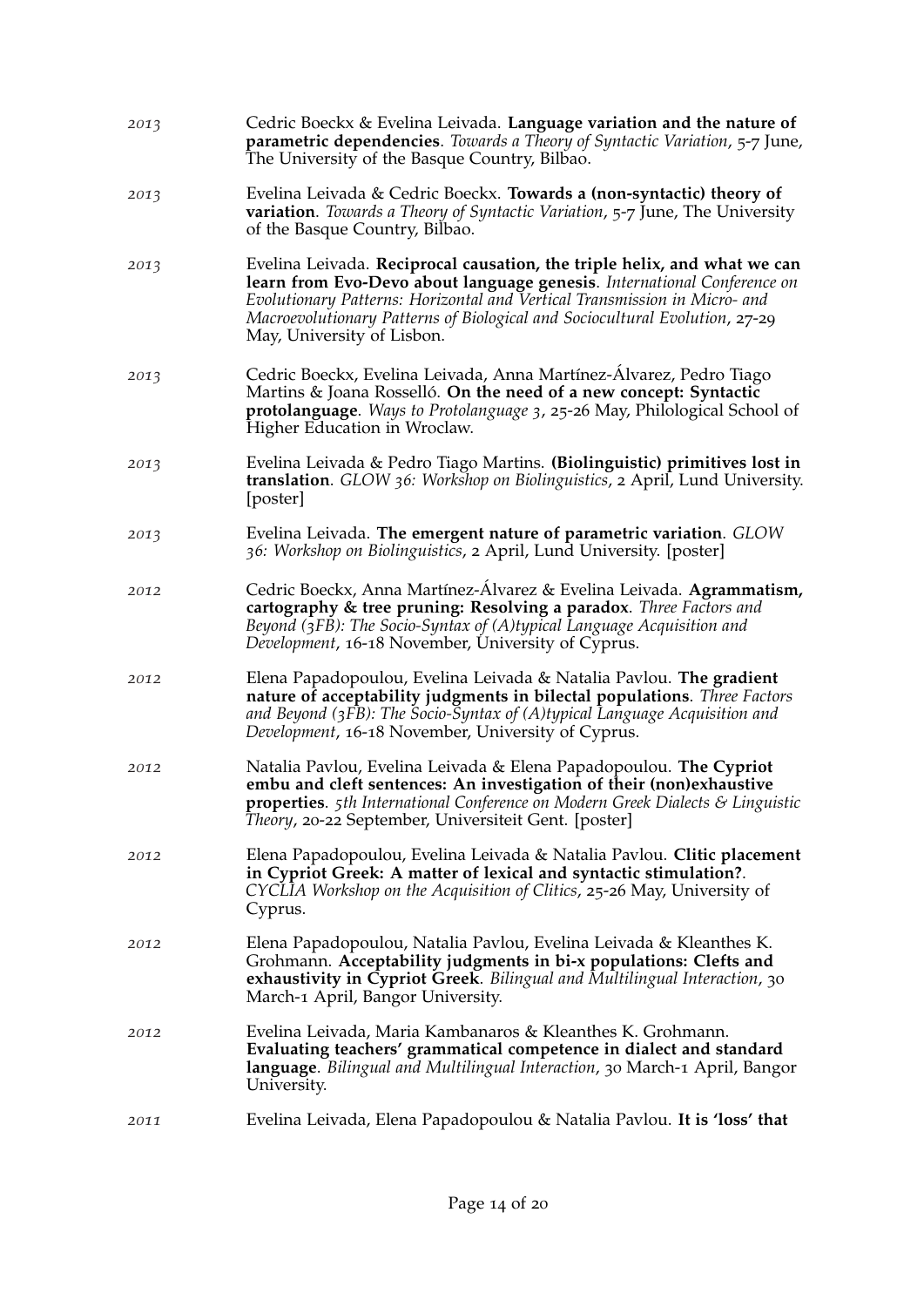|      | makes the difference: Clefts and exhaustivity in Cypriot Greek. 2nd<br>Westminster University Linguistics Conference: Language<br>Contact-Change-Maintenance and Loss, 22-23 July, University of Westminster.                                                                                                                                           |
|------|---------------------------------------------------------------------------------------------------------------------------------------------------------------------------------------------------------------------------------------------------------------------------------------------------------------------------------------------------------|
| 2011 | Kleanthes K. Grohmann & Evelina Leivada. Towards disentangling bi-x:<br>Metalinguistic awareness and competing motivations. 2011 UIC<br>Bilingualism Forum, 14-15 April, University of Illinois at Chicago.                                                                                                                                             |
| 2010 | Evelina Leivada & Phoevos Panagiotidis. Interpretations of nominal<br>ellipsis: Indefinite Argument Drop in Modern Greek. A Definiteness<br>Workshop, 18-19 November, University of Oslo, Norway.                                                                                                                                                       |
| 2010 | Kleanthes K. Grohmann, Eleni Theodorou, Natalia Pavlou, Evelina<br>Leivada, Elena Papadopoulou & Silvia Martínez-Ferreiro. The acquisition<br>of object clitics in Cypriot Greek and the Romance connection. The<br>Romance Turn 4, 25-27 August. Croix Montoire Conference Center, Tours,<br>France.                                                   |
| 2010 | Evelina Leivada, Paraskevi Mavroudi & Anna Epistithiou. Metalanguage<br>or bidialectism? Acquisition of clitic placement by Hellenic Greeks,<br>Greek Cypriots and binationals in the diglossic context of Cyprus.<br>ISCA Tutorial and Research Workshop on Experimental Linguistics 2010, 25-27<br>August. ISCA and the University of Athens, Greece. |
| 2010 | Paraskevi Mavroudi, Evelina Leivada & Anna Epistithiou. Acquisition of<br>lightverbhood: Evidence from Cypriot Greek. ISCA Tutorial and Research<br>Workshop on Experimental Linguistics 2010, 25-27 August. ISCA and the<br>University of Athens, Greece. [poster]                                                                                     |
| 2010 | Evelina Leivada, Anna Epistithiou, Paraskevi Mavroudi & Kleanthes K.<br>Grohmann. How much lightverbhood is there in child language? A<br>study on the acquisition of kamno in Cypriot Greek. Dummy Auxiliaries<br>in (A)typical First and Second Language Acquisition, 1-2 July. Radboud<br>Universiteit Nijmegen, Netherlands.                        |
| 2010 | Kleanthes K. Grohmann, Eleni Theodorou, Natalia Pavlou & Evelina<br>Leivada. Placement of object clitics in Cypriot Greek children:<br>Preliminary results. Language Disorders in Greek 3,12-13 June. European<br>University Cyprus, Nicosia, Cyprus. [poster]                                                                                          |
| 2010 | Evelina Leivada, Paraskevi Mavroudi & Anna Epistithiou.<br>(Meta)language in diglossic environments: Clitic placement by<br>Hellenic Greek, Greek Cypriot, and Binational children. Language<br>Disorders in Greek 3,12-13 June. European University Cyprus, Nicosia,<br>Cyprus. [poster]                                                               |
| 2010 | Evelina Leivada, Anna Epistithiou & Paraskevi Mavroudi. Light verb<br>constructions in Cypriot Greek: The acquisition of kamno. Language<br>Disorders in Greek 3,12-13 June. European University Cyprus, Nicosia,<br>Cyprus. [poster]                                                                                                                   |
| 2010 | Kleanthes K. Grohmann, Eleni Theodorou, Natalia Pavlou & Evelina<br>Leivada. Object clitics in typically-developing and language-impaired<br>Cypriot Greek children. Let the Children Speak: Learning of Critical<br>Language Skills across 25 Languages 34,22-24 January. Wellcome Collection,<br>London. [poster]                                     |
| 2009 | Evelina Leivada. Lexical and inner aspect in Greek idioms. ConSOLE                                                                                                                                                                                                                                                                                      |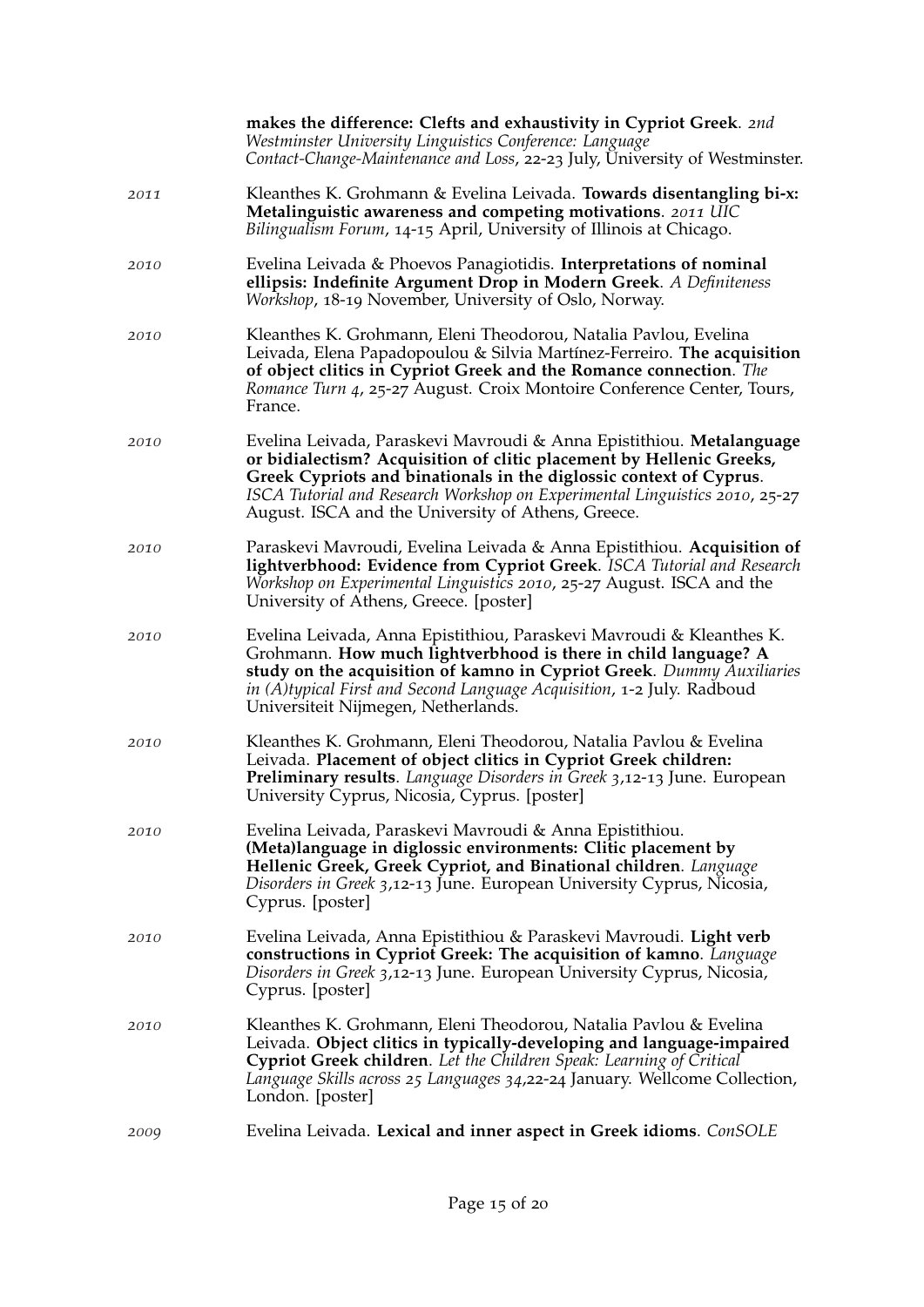### other conference/workshop presentations

| 2017 | Evelina Leivada. Tips and tricks for proposal writing in linguistics. Talk<br>at Cyprus Acquisition Team, 15 March, Cyprus University of Technology,<br>Limassol, Cyprus.                                                                                                                                    |
|------|--------------------------------------------------------------------------------------------------------------------------------------------------------------------------------------------------------------------------------------------------------------------------------------------------------------|
| 2013 | Antonio Benítez-Burraco, Anna Martínez-Álvarez, Evelina Leivada, Pedro<br>Tiago Martins & Cedric Boeckx. Language and laterality: A more<br>nuanced view. The Tarragona Laterality Conference, 11-13 February, Institut<br>Català de Paleoecologia Humana i Evolució Social, Tarragona, Spain.<br>[poster]   |
| 2010 | Evelina Leivada, Paraskevi Mavroudi & Anna Epistithiou.<br>(Meta)language in diglossic environments: Clitic placement by<br>Hellenic Greek, Greek Cypriot, and binational children. COST Action<br>ISo804, 27 October. Larnaca, Cyprus. [poster]                                                             |
| 2010 | Evelina Leivada, Anna Epistithiou & Paraskevi Mavroudi. Light verb<br>constructions in Cypriot Greek. COST Action ISo804, 27 October.<br>Larnaca, Cyprus. [poster]                                                                                                                                           |
| 2010 | Kleanthes K. Grohmann, Eleni Theodorou, Natalia Pavlou & Evelina<br>Leivada. Object clitics in typically-developing and language-impaired<br>Cypriot Greek children. COST Action ISo804, 27 October. Larnaca,<br>Cyprus. [poster]                                                                            |
| 2010 | Evelina Leivada, Anna Epistithiou & Paraskevi Mavroudi.<br>(Meta)language(s) or bidialectism? Acquisition of clitic placement by<br>mainland Greeks, Greek Cypriots and biethnics in the diglossic<br>context of Cyprus. Generative Approaches to Contrastive Linguistics 4, 9 May,<br>University of Cyprus. |
| 2010 | Evelina Leivada, Paraskevi Mavroudi & Anna Epistithiou. How much<br>lightverbhood is there in child language? Acquisition of kamno in<br>Cypriot Greek. Generative Approaches to Contrastive Linguistics 4, 9 May,<br>University of Cyprus.                                                                  |
| 2009 | Evelina Leivada. Lexical, inner and grammatical aspect in Greek<br><b>idiomatic expressions</b> . Generative Approaches to Contrastive Linguistics 3,<br>15-16 May, University of Cyprus.                                                                                                                    |
| 2009 | Anna Epistithiou, Paraskevi Hadjiefthymiou, Evelina Leivada, Paraskevi<br>Mavroudi & Natalia Pavlou. Light verb constructions in Cypriot Greek.<br>Generative Approaches to Contrastive Linguistics 3, 15-16 May, University of<br>Cyprus.                                                                   |

### professional service

### editorial service

- *2019-* [Biolinguistics](http://www.biolinguistics.eu/) Associate editor for Psycholinguistics
- *2017-* [Frontiers in Psychology](https://www.frontiersin.org/journals/psychology) Guest Associate editor and Review editor for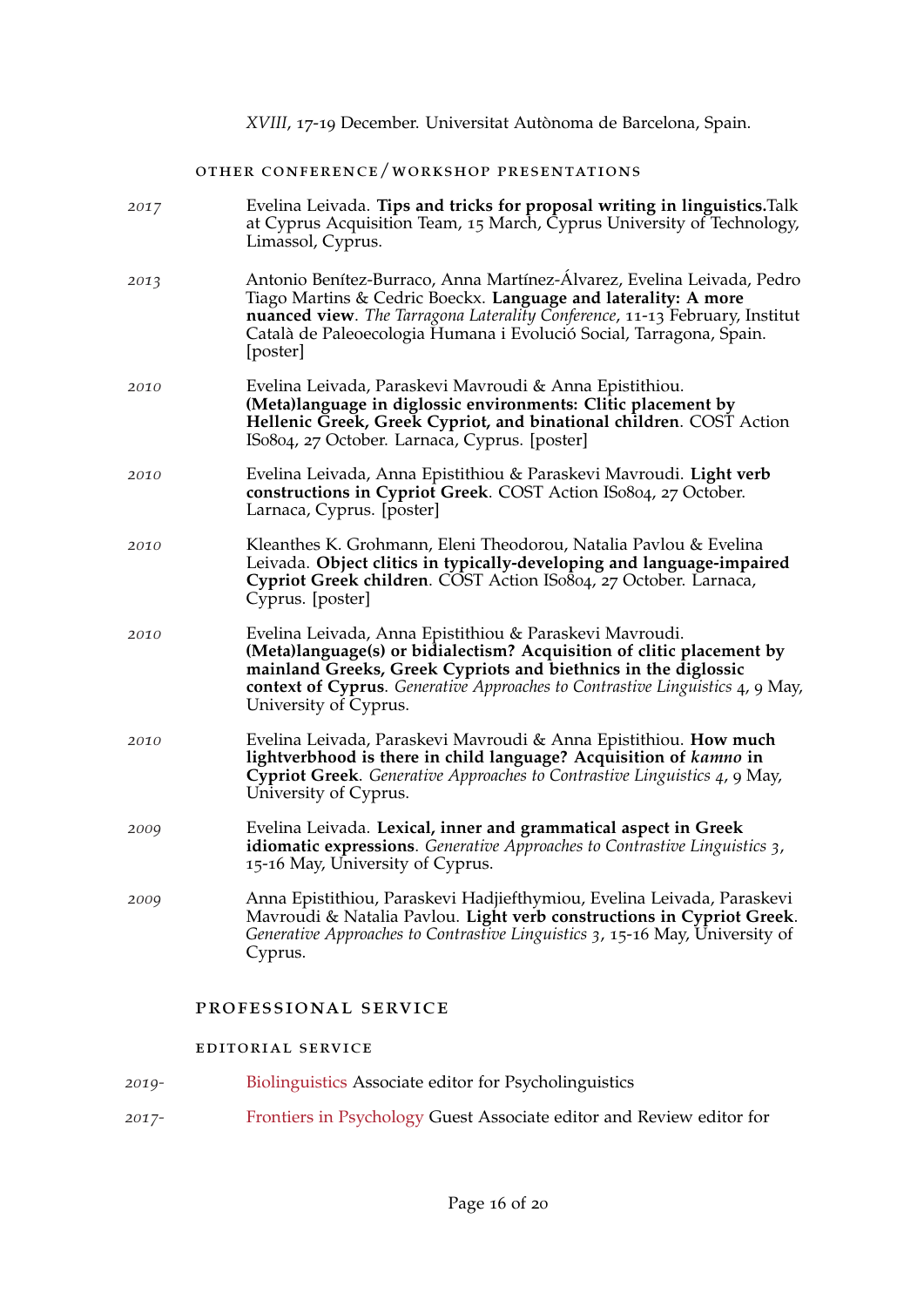Language Sciences

*2009-2018* [Biolinguistics](http://www.biolinguistics.eu/) Task Team: Editing and formatting assistance to journal editor

### **TEACHING**

| <i>July</i> 2022 | University of Greenwich<br><b>International Summer School on Multilingualism</b><br>Invited lecturer, course on bilingualism                                                    |
|------------------|---------------------------------------------------------------------------------------------------------------------------------------------------------------------------------|
| 2019             | Università degli Studi di Verona<br><b>MA</b> in Linguistics<br>Invited lecturer in the course 'Bilingualism in the families, school and<br>society'                            |
| 2017             | Cyprus University of Technology<br>MSc in Brain and Cognitive Neuroscience<br>Lab sessions for course 'Brain and Higher Cognitive Functions'                                    |
|                  | Cyprus University of Technology<br><b>BA</b> in Rehabilitation Sciences<br>Course 'Neurocognitive Disorders'<br>Course 'Language Development'                                   |
|                  | University of Cyprus<br><b>BA</b> in English Language<br>Course 'Language and Mind'                                                                                             |
| 2016             | Cyprus University of Technology<br><b>BA</b> in Rehabilitation Sciences<br>Course 'Introduction to Linguistics'<br>Course 'Phonetics & Phonology'                               |
| 2014             | Universitat de Barcelona<br>MA in Cognitive Science & Language<br>Invited lecturer in course 'Interdisciplinary Applications of Linguistic<br>Concepts'                         |
|                  | ADVISING & SUPERVISION                                                                                                                                                          |
| 2022             | University of Bergen - Committee member<br>Lars Boye Rosseland, MA thesis. Have more people been to Paris than I have?<br>Interpretations of comparative illusions in Norwegian |
| 2021-ongoing     | Universitat Rovira i Virgili - Thesis advisor<br>Camilla Masullo, PhD dissertation (co-advisor: Isabel Oltra-Massuet)                                                           |
| 2021-ongoing     | Universitat Rovira i Virgili - Thesis advisor<br>Vittoria Dentella, PhD dissertation (co-advisor: Isabel Oltra-Massuet)                                                         |
| 2020             | Universitat Rovira i Virgili - Committee member<br>Miriam Guillem Morell, BA thesis/treball final de grau. Teaching children in<br>multilingual classrooms                      |
| 2020             | Universitat Rovira i Virgili - Committee member                                                                                                                                 |
|                  |                                                                                                                                                                                 |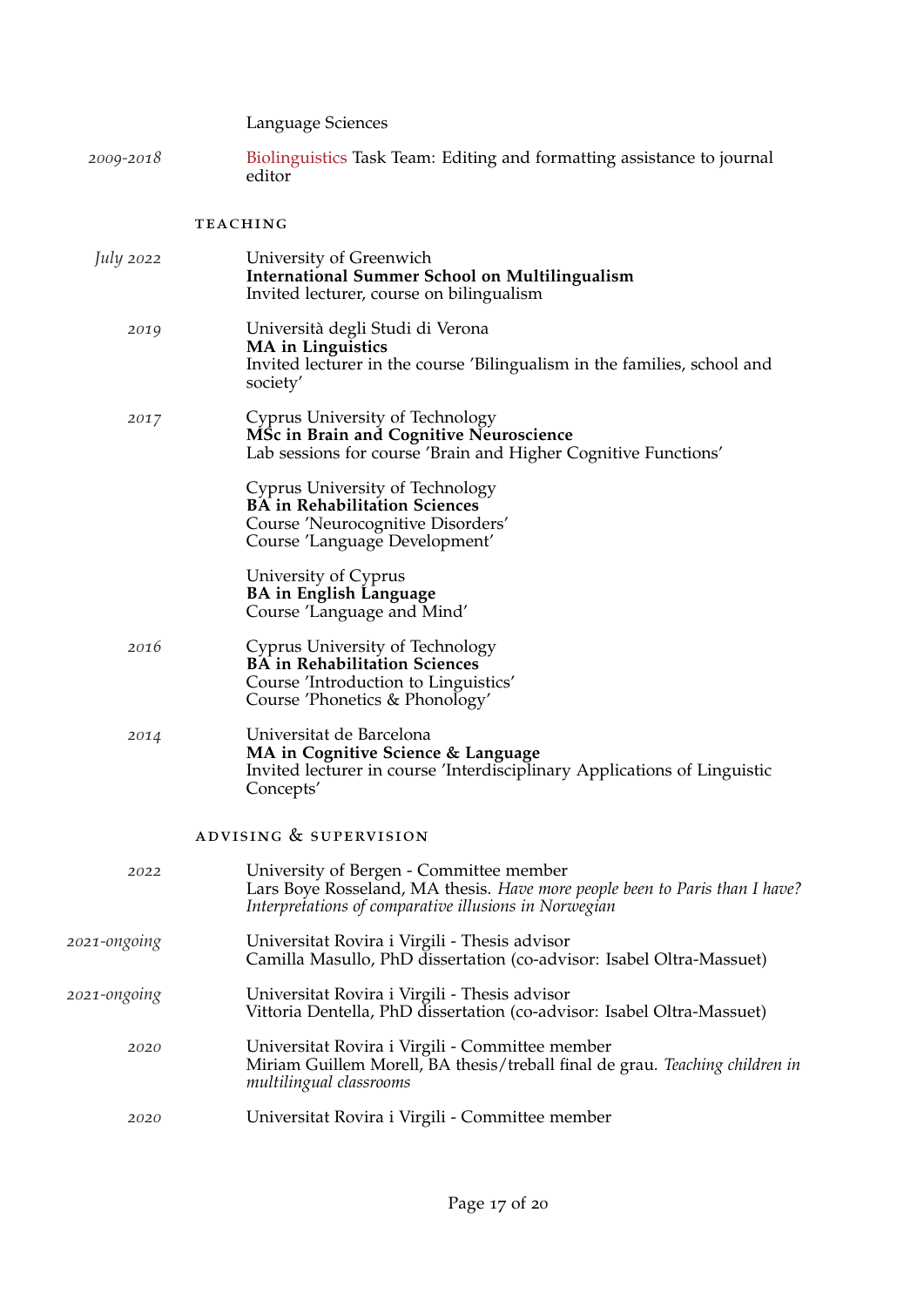|      | Marc Montagull, BA thesis/treball final de grau. Using gamification to<br>enhance L2 learning                                                                   |
|------|-----------------------------------------------------------------------------------------------------------------------------------------------------------------|
| 2020 | Universitat Rovira i Virgili - Committee member<br>Jordi Rojas, BA thesis/treball final de grau. Mobile assisted language learning                              |
| 2018 | UiT The Arctic University of Norway - Committee member<br>Kristina Svensen, PhD dissertation. Los adjetivos deverbales en español: Un<br>estudio nanosintàctico |

#### international committees

*Since 2020* European Commission Expert: EX2020D381195

#### reviewing for journals

[Biolinguistics](http://www.biolinguistics.eu/index.php/biolinguistics) [2015, 2016, 2017] [Frontiers in Language Sciences](https://www.frontiersin.org/journals/psychology/sections/language-sciences) [2017, 2019x4, 2020x3] [Frontiers in Psychology](https://www.frontiersin.org/journals/psychology) [2018, 2019x3, 2022] [Glossa: A Journal of General Linguistics](https://www.glossa-journal.org/) [2016] [Journal of Neurolinguistics](https://www.journals.elsevier.com/journal-of-neurolinguistics) [2019] [Languages](https://www.mdpi.com/journal/languages?authAll=true) [2020] [Linguistic Variation](https://benjamins.com/catalog/journals/lv) [2013] [Natural Language & Linguistic Theory](https://link.springer.com/journal/11049) [2020] [Open Mind: Discoveries in Cognitive Science](https://direct.mit.edu/opmi) [2021] [Progress in Neuro-Psychopharmacology & Biological Psychiatry](https://www.journals.elsevier.com/progress-in-neuro-psychopharmacology-and-biological-psychiatry/) [2018] [Schizophrenia Bulletin](https://academic.oup.com/schizophreniabulletin) [2016]

### reviewing for publishing houses

*Passives Cross-Linguistically: Theoretical and Experimental Approaches.* Leiden: Brill. [2018] *LITMUS in Action: Comparative Studies across Europe.* Amsterdam: John Benjamins. [2018]

#### conference organization

| 2021 | Language and Aging. International Workshop on Language in Healthy and<br>Pathological Aging<br>Universidad de Salamanca, Online event<br>29-30 April<br>[Member of the scientific committee] |
|------|----------------------------------------------------------------------------------------------------------------------------------------------------------------------------------------------|
| 2018 | Transdisciplinary Approaches to Language Variation (TALV 1)<br>UiT-The Arctic University of Norway<br>19-20 April<br>[Head of the organizing committee]                                      |
| 2013 | Comparative Biolinguistics: An exploratory workshop<br>Universitat de Barcelona<br>28-29 November<br>[Member of the organizing committee]                                                    |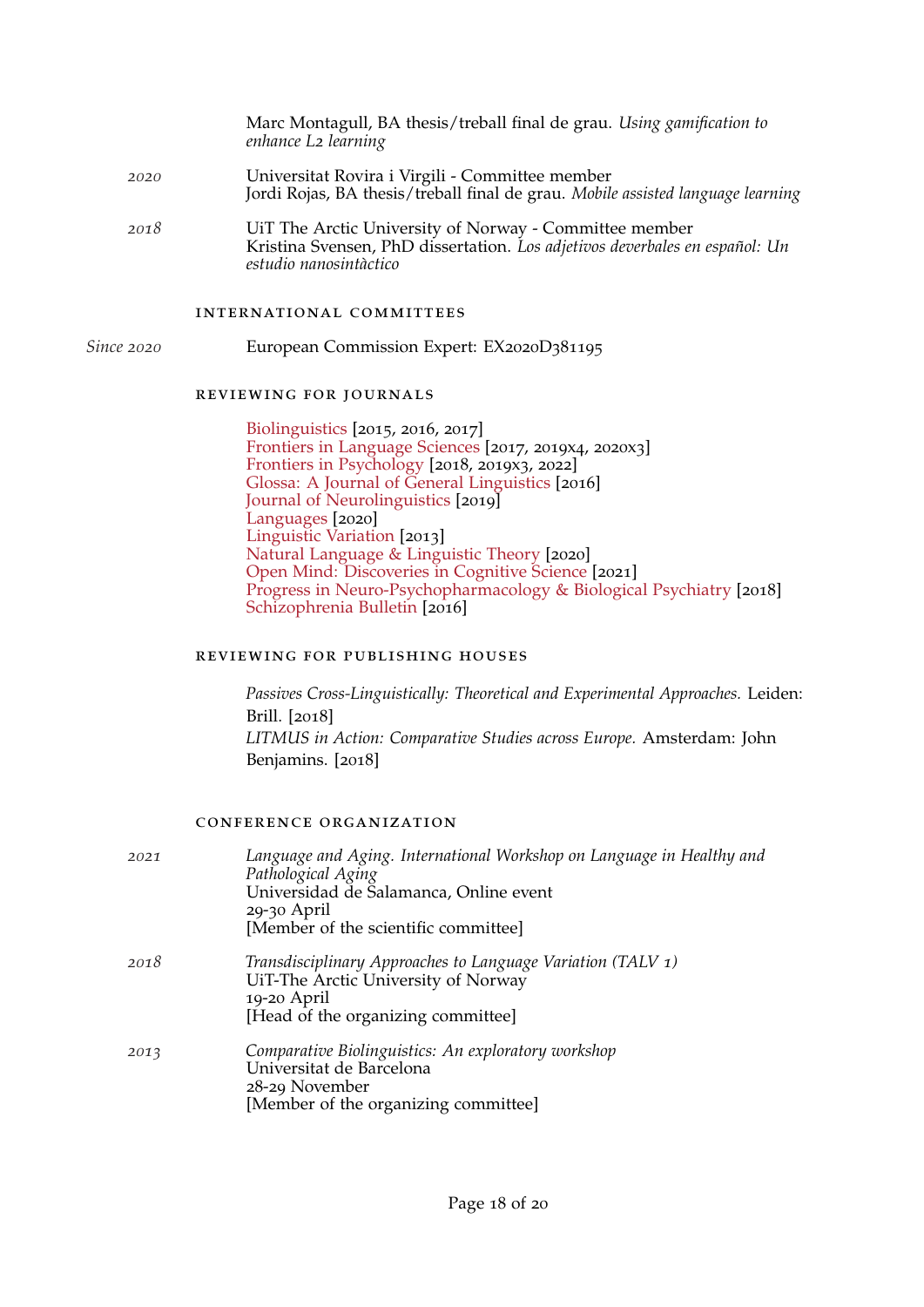| 2012 | ICREA International Symposium on Biolinguistics<br>Universitat de Barcelona<br>1-3 October<br>[Member of the organizing committee] |
|------|------------------------------------------------------------------------------------------------------------------------------------|
| 2011 | Workshop on Verbal Elasticity<br>Universitat Autònoma de Barcelona                                                                 |

3-5 October

### participation in research labs

[Member of the organizing committee]

**Research on Language and Linguistics** [\(ROLLING\)](http://www.urv.cat/html/grupsrecerca/reconeguts/general-003425.php) Starting group 2017SGR 165 (AGAUR code) [2020-] **Language Acquisition, Variation & Attrition** [\(LAVA\)](http://site.uit.no/lava/) [2017-2020, current name 'AcqVA Aurora'] **Acquisition, Variation & Attrition** [\(AcqVA\)](http://site.uit.no/acqva/) [2017-2020] **Cyprus Acquisition Team** [\(CAT\)](http://www.research.biolinguistics.eu/CAT/) [2009-] **Biolinguistics Initiative Barcelona** [2012-2015]

### print & online media coverage [selection]

| Technology<br><b>Networks</b>                                               | Bilinguals are better at detecting grammatical illusions.                                          |
|-----------------------------------------------------------------------------|----------------------------------------------------------------------------------------------------|
| El Periódico                                                                | Un estudio afirma que un bilingüe detecta mejor un discurso manipulador.                           |
| L'OBS                                                                       | Comment fonctionne vraiment le cerveau des bilingues.                                              |
| Nació Tarragona                                                             | Els bilingües detecten millor els discursos manipuladors.                                          |
| COPE                                                                        | Los bilingües detectan mejor que los monolingües los discursos<br>manipuladores.                   |
| URVACTIV@                                                                   | Bilinguals are better than monolinguals in detecting manipulative<br>discourse                     |
| <b>NIUS</b>                                                                 | Los bilingües detectan mejor que los monolingües los discursos<br>manipuladores.                   |
| Aprendemas                                                                  | Las personas bilingües tienen la capacidad de detectar mejor las<br>manipulaciones en un discurso. |
| EurekAlert!<br>American<br>Association for<br>the Advancement<br>of Science | Bilinguals are better than monolinguals in detecting manipulative<br>discourse.                    |
| MeD India                                                                   | Who can detect manipulative discourse better?                                                      |
| Research*EU                                                                 | Seeing grammar through the eyes of bilinguals.                                                     |
| <b>ABC</b> News                                                             | Grammar's subject-verb and singular-plural agreements were violated<br>even by Shakespeare.        |
| Psychology<br>Today                                                         | Blindness and schizophrenia: the exception proves the rule.                                        |